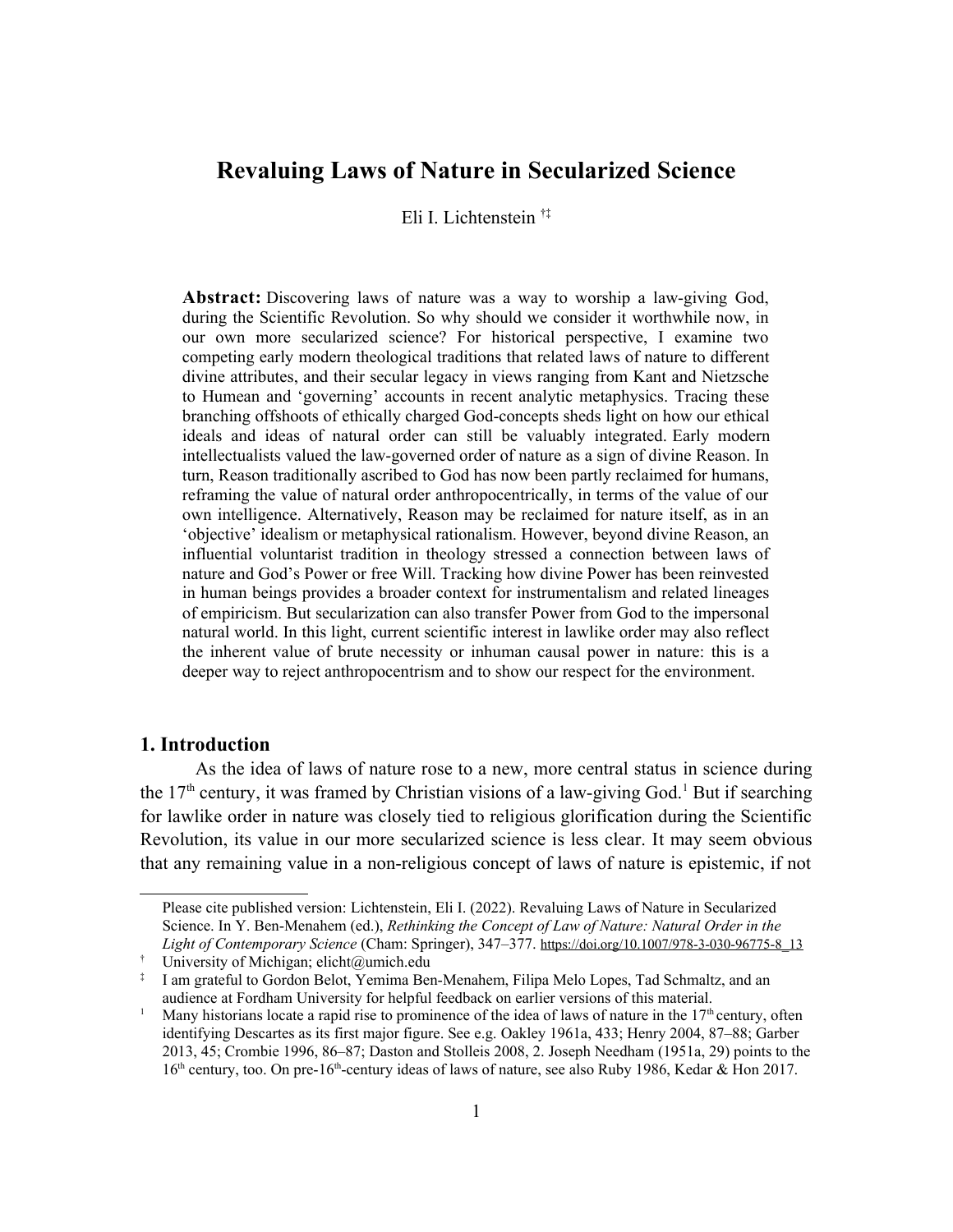pragmatic. But reflecting on how competing early modern theologies linked law to God, and on their varied paths to secularization, can reveal a wider, more dynamic landscape.

Intellectualists in theology stressed connections between laws of nature and divine intellect or reason. In turn, Reason once ascribed to God has now been partly reclaimed for humans, recasting the value of natural order anthropocentrically, in terms of the value of our own rationality or ability to impose intelligible form onto the raw matter of sensations or disjointed facts. While overt in Kant, who views the idea of a law-governed system of nature as 'required by reason', this shift extends even to recent Humeans who see laws as simple summaries of the total set of basic physical facts. Or Reason can be read back into nature itself, in the spirit of an impersonal rationalism that sees intelligible structure as an ultimate ground of events, like Plato's 'most real' Forms. This unites some recent views in which laws of nature 'govern' physical reality with many older idealisms.

But a distinct voluntarist tradition in theology, which heavily influenced Newton and Boyle along with many other scientific pioneers, instead emphasized a link between law-governed natural order and God's power or free will. Noting how divine Power has been reinvested into human beings sheds light on other secularized accounts of science, like instrumentalism and related lineages of empiricism, as we will see. But some free exercises of power imputed to God can also be transferred to nature. It also pays, then, to consider how interest in natural order may reflect the value of impersonal causal power, rather than the value of pragmatic utility, human intellect, or the intelligibility of reality. This is a way to more deeply reject anthropocentrism and embrace environmental value.

Tracing these theological legacies illuminates the current range of opinion about what laws of nature are, and why they matter. It brings into view certain secularized ideas of natural order and its value which, though marginalized or untested, merit more focus. And it suggests promising ways of thinking about how natural science connects to ethics.

Minimizing the religious genealogy of scientific ideas and methods is therefore less benign than it may seem. Positing a clear divide between religious and secular views of science, with the secular taken to be largely insulated from skepticism of the religious, obscures how science relates to other forms of understanding, and makes it all too easy to ignore ideological assumptions that influence current science. Even when they seem to be purely descriptive, secularized views of laws often rely on implicit value judgments for motivation. And accounts of laws of nature that implicitly value 'reason' over 'sense', or stress human control over nature, often look worse after taking stock of their conceptual ties to contentious historical ideas of God. At a minimum, this context shows how metaphysical analysis of order in nature can be as much an expression of values as it is a dispassionate inquiry into the basic structure of reality. But even where value-neutral metaphysical analysis is possible, it may still be undesirable. In this light, the role of ethically charged God-concepts in the history of the idea of laws of nature offers insight into how secularized ethical ideals and ideas of natural order can be valuably integrated.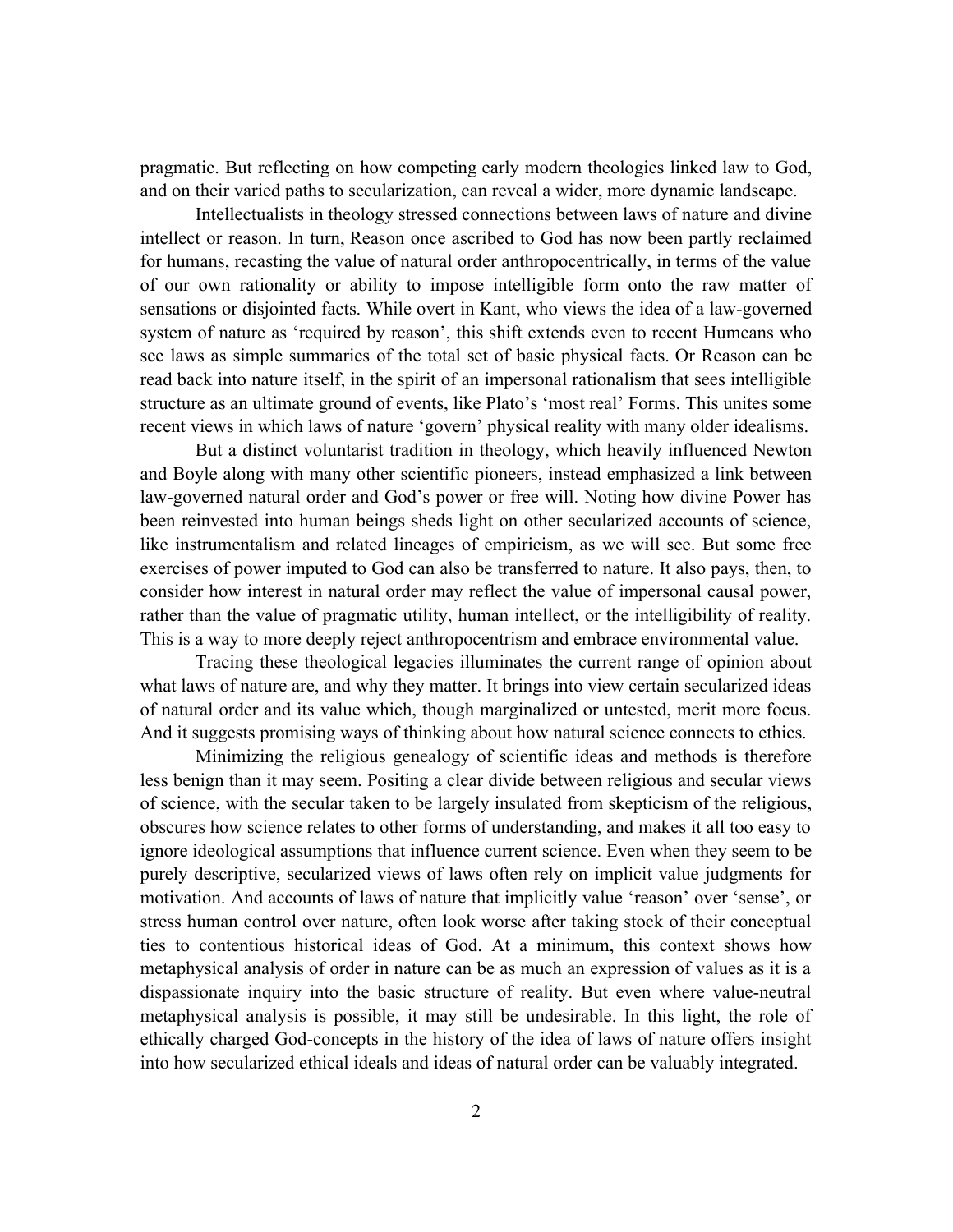## **2. Laws of Nature Beyond the 'Death of God'**

The influence of Christianity on the Scientific Revolution is widely recognized, but the idea that this religious context bears deeply on current science is just as widely contested. We can easily find that Descartes asked his friend Mersenne, in l630, to "not hesitate to assert and proclaim everywhere that it is God who has laid down these laws in nature just as a king lays down laws in his kingdom."[2](#page-2-0) In *Principles of Philosophy*, Descartes even tries to show that specific 'laws of nature', like the straight-line motion of unimpeded bodies, follow directly from God's immutability and simplicity.<sup>[3](#page-2-1)</sup> Newton, too, suggests openly in his treatise on *Opticks* that it was "by the Counsel of an Intelligent Agent," with the "help" of "active Principles" or "Laws of Nature" like gravity, that "all material Things seem to have been composed" of "Particles[...]associated in the first Creation."[4](#page-2-2) To be sure, he was often more circumspect about theology. Still, for Newton just as much as Descartes and countless other early modern natural philosophers, the lawgoverned cosmos that they had come to reveal was a clear and awe-inspiring sign of God —again, this much is largely uncontested.[5](#page-2-3) Yet many who accept it are still extremely reluctant to identify any strong trace of early modern theology in present-day science.

Even historians of science and religion tend to downplay the current significance of this religious backdrop. Joseph Needham claims, for instance, that "[i]n the outlook of modern science there is, of course, no residue of the notions of command and duty in the 'laws' of Nature."<sup>[6](#page-2-4)</sup> In a similar vein, Richard S. Westfall suggests that natural philosophy "does not[...]have to concern itself with God at all," although it once did—and even asserts that "[w]ith us it does not."<sup>[7](#page-2-5)</sup> It is no great surprise, then, that one is even harderpressed to find influential accounts of laws of nature in recent philosophy of science or metaphysics which ascribe any deep importance to the idea's religious genealogy.<sup>[8](#page-2-6)</sup>

But if this situation is to be expected in one sense, in another it is still strange: ahistorical and an artificial limit on the analysis of science, at least, if not just untenable. After all, why would there not be 'residues' of divine command in the idea of laws of

<span id="page-2-0"></span><sup>&</sup>lt;sup>2</sup> Letter to Mersenne, 15 April 1630 (Descartes 1991, 23).<br><sup>3</sup> Descartes 1982, 59-62

<span id="page-2-1"></span> $3 \t\t\t Descartes 1982, 59-62.$ <br> $4 \t\t\t\tOuery 31 (Newton 1736)$ 

<span id="page-2-2"></span>Query 31 (Newton 1730, 377–378). See also Newton to Bentley, 10 Dec. 1692 (Cohen 1958, 280).

<span id="page-2-3"></span><sup>&</sup>lt;sup>5</sup> On historians' view of Newton on God, see Henry 1994, 123; Snobelen 2001, 198. See also note 37.<br><sup>6</sup> Needham 1951b 229. His elaboration that laws are "now thought of" as "descriptions not prescription

<span id="page-2-4"></span>Needham 1951b, 229. His elaboration that laws are "now thought of" as "descriptions not prescription" (ibid., 229) is belied by ongoing interest in 'governing' accounts of laws. See also Needham 1951a.

<span id="page-2-5"></span>Westfall 1986, 234.

<span id="page-2-6"></span><sup>8</sup> Compare e.g. Lewis 1983, 1994; Ramsey 1978; Loewer 1996 ('best systems' accounts); Armstrong 1983, 1993; Dretske 1977; Tooley 1977, 1987 ('necessitarian' accounts); Carroll 1994; Lange 2000, 2009; Maudlin 2007 ('antireductionist' or 'primitivist' accounts). One partial exception is 'antirealist' accounts—e.g. Giere (1999, 23) argues that "the original view of science as discovering universal laws of nature had little basis in the actual practice of science, but was imported largely from theology"; so, for Giere, it is natural that 'laws' should be purged from secularized science.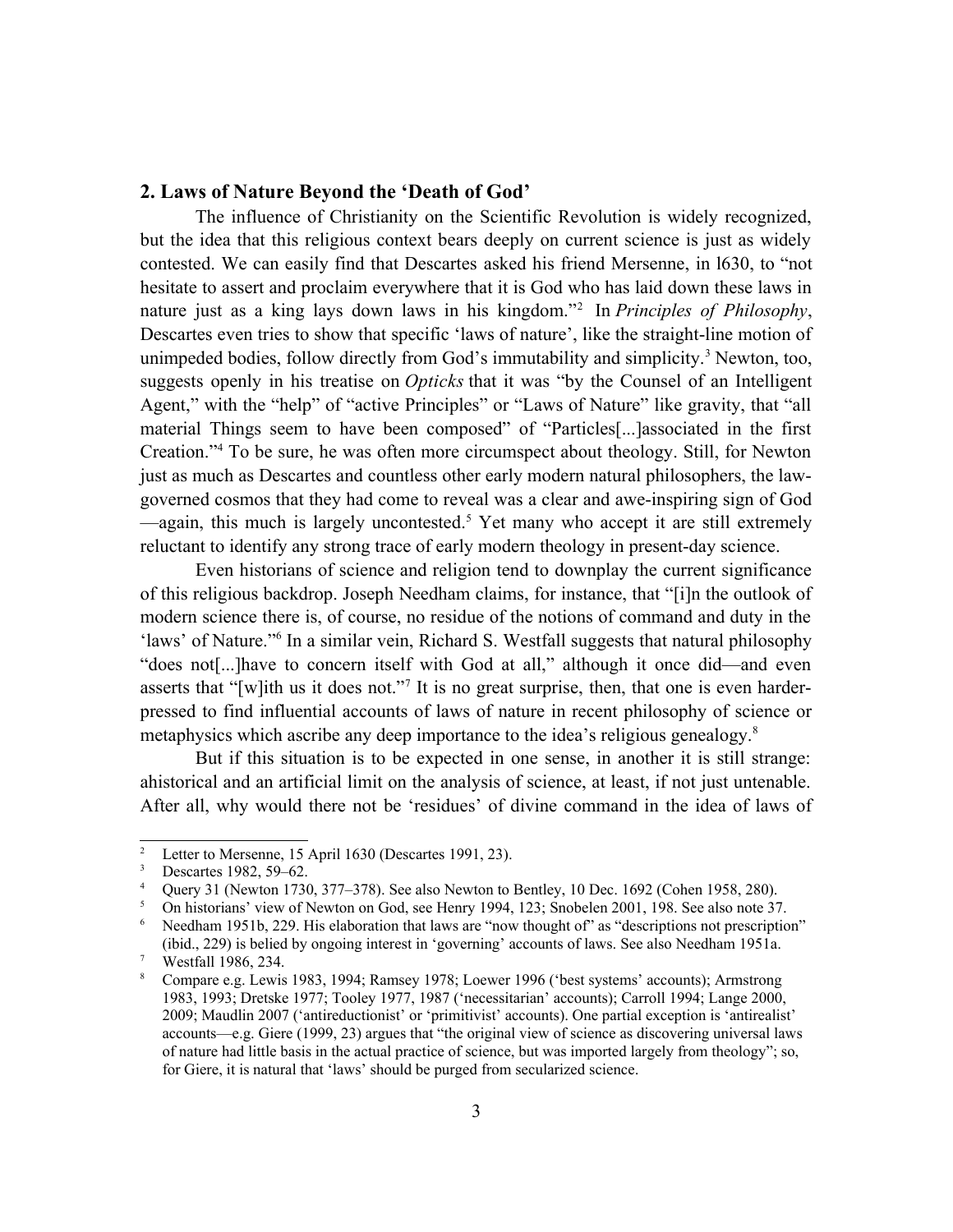nature, given its origins? Where even historians draw this sort of stark divide between past and present, it is fair to surmise that we may not want to know. Seeing residues of theology in science might make us uncomfortable, of course, as it can seem tantamount to rejecting scientific naturalism or endorsing epistemological relativism. But early modern ideas of God have left an imprint on current views of lawlike order in nature, regardless.

This is not to deny that science has undergone a process of secularization. It is not to fall prey to the genetic fallacy. And it is certainly not to say that scientists do or ought to believe in God or gods. But it is to say that we would do well to more frankly examine deep currents of structural continuity, as well as discontinuity, between the religious metaphysics underlying early modern science and the secularized metaphysics of current science. This can productively recontextualize debates about how to analyze the scientific concept of law. Confronting the early religious framing of laws of nature may even call into doubt the ongoing viability of the idea.<sup>[9](#page-3-0)</sup> But this approach also illuminates a basic question that is even more often overlooked: why think that finding laws of nature would be valuable, in the first place? Distinct early modern theological traditions valued laws in relation to different attributes of God. Some of these traits are more commonly or more easily secularized. And secularization has shifted divine traits into many different things.

In particular, it will prove helpful to contrast divine Reason or Intellect against divine Power or free Will. And it will prove helpful to distinguish two areas into which these traits can be displaced through processes of secularization: *anthropocentric* theories reinvest divine traits into humanity, while *ecocentric* theories reinvest divine traits into impersonal nature. Taken together, these two divides suggest four basic secularized views about the value of laws of nature: anthropocentric and ecocentric forms of *rationalism*, which ground the value of laws in the value of human intellect or rational intelligibility; but also anthropocentric and ecocentric forms of *dynamism*, which ground the value of laws in the value of power—whether it be human control over nature, impersonal causal forces, or brute constraints imposed by arational patterns in nature that we cannot control.

Many of these positions are compatible, since we can value several things at once. But they often come apart in practice, particularly when tied to distinct views about what laws of nature are. And while some paths to secularization have been historically favored, others have been largely overlooked—especially forms of dynamism that find basic value in arational order or impersonal force, focusing less on reason or human causal power.

#### **3. Intellectualist and Voluntarist Theology at the Rise of Modern Science**

A voluntarist tradition in theology made a deep impact on early modern thinking about laws of nature. Voluntarists placed particular emphasis on divine power or will, celebrating "an omnipotent God from whom the world did not proceed by any necessary

<span id="page-3-0"></span><sup>&</sup>lt;sup>9</sup> E.g. see Ben-Menahem and Ben-Menahem 2020, 53. See also Giere 1999.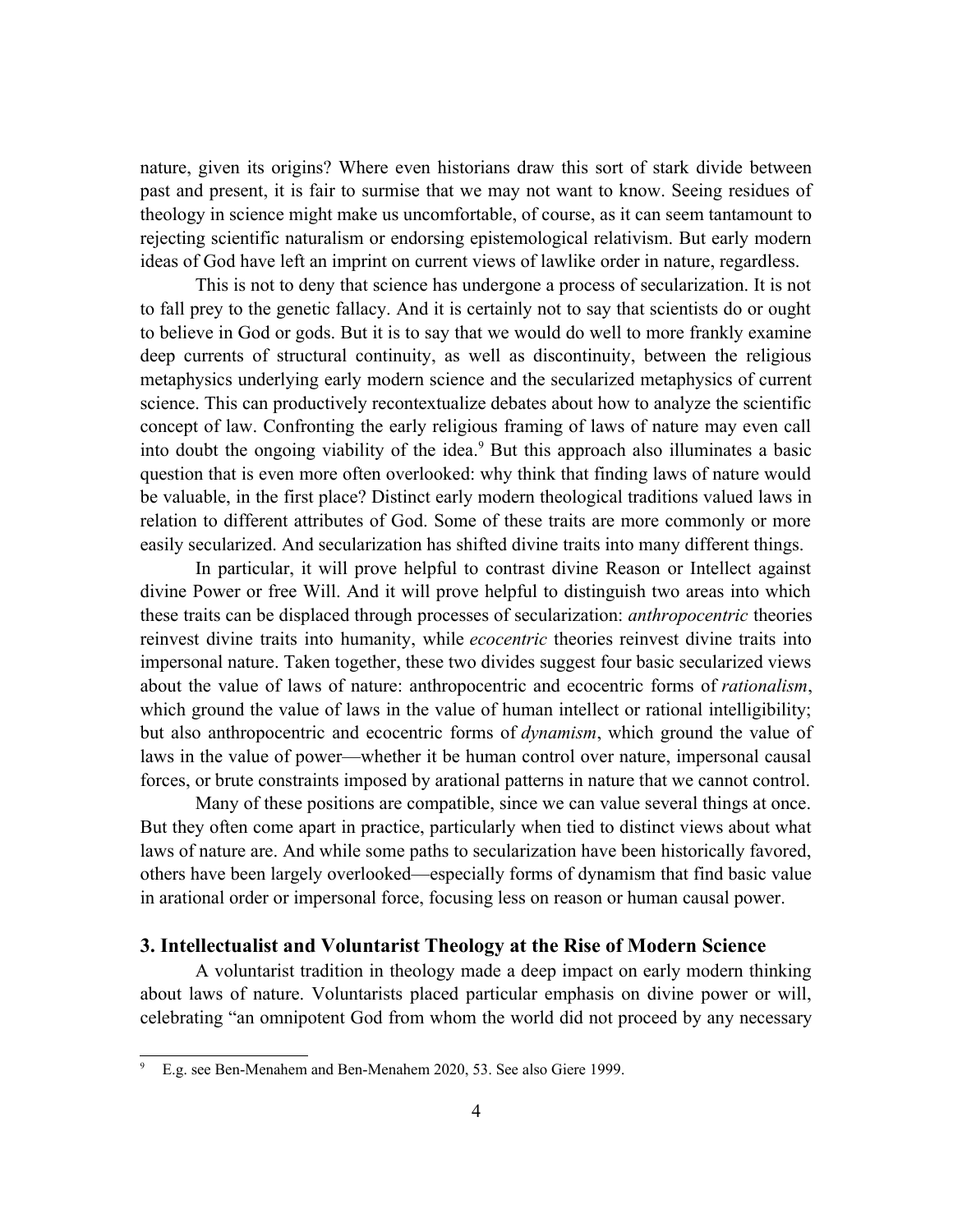emanation, but who called it into being by the autonomous *fiat* of his will."<sup>[10](#page-4-0)</sup> And they came to see laws of nature as a paradigmatic expression of this free Will or Power. As Francis Oakley has shown, although the "principal source" of this conception of a "legislating God whose most striking attribute was his irresistible power" was the Old Testament, it only achieved a "wide currency" in the  $16<sup>th</sup>$  and  $17<sup>th</sup>$  centuries, in a form "directly descended" from nominalist positions worked out after the Condemnation of 1277, by theologians like William of Ockham.<sup>[11](#page-4-1)</sup> A competing intellectualist tradition in theology instead placed more central emphasis on God's intellect, wisdom, or reason.

In the medieval context in which it came to the fore, this voluntarist-intellectualist rivalry derived from divergent views about the status of neo-Aristotelian philosophy visà-vis Christian theology.[12](#page-4-2) Voluntarists worried about Aristotelian theses that seemed to deny or stand in tension with God's power or autonomy. As the historian of science John Henry explains, for example: "[i]f Aristotle said creation of a vacuum was impossible then it did not undermine God's omnipotence to say God could not create a vacuum—for these [intellectualist] thinkers it was as though creation of a vacuum was not simply a physical impossibility, but a *logical* impossibility."[13](#page-4-3) Voluntarists were skeptical, stressing that God acts with free Will. In so doing, their point was "not to insist that God did things in an irrational way"; it was simply "to ensure that supposedly logically-driven conclusions did not get out of hand," by denying God's power or implying that "he was not fully in control of his own actions, because he always had to follow fully the dictates of reason, and acted, therefore, out of necessity."[14](#page-4-4) Voluntarists could even allow some genuine contradictions that God could not circumvent. They just denied that everything deemed 'contradictory' by intellectualists was truly contradictory or impossible for God.

In turn, throughout the past century, a range of historians of science, religion, and philosophy have argued that voluntarist theology played a pivotal role in the development of modern science. This impact was perhaps most notable in relation to Newton, Boyle, and others in England,<sup>[15](#page-4-5)</sup> but voluntarism also influenced continental natural philosophers like Gassendi and (some argue) Descartes.<sup>[16](#page-4-6)</sup> In a study of 17<sup>th</sup>-century science, Eugene M. Klaaren thus finds that "hypotheses, attention, the search for particulars, and laws of nature were all part and parcel of a new empirical way of knowing indebted to a critical

<span id="page-4-0"></span><sup>10</sup> Oakley 1961a, 450–451.

<span id="page-4-1"></span><sup>11</sup> Oakley 1961a, 449 *et passim*; see also Oakley 1961b.

<span id="page-4-2"></span><sup>&</sup>lt;sup>12</sup> Henry 2009, 80.

<span id="page-4-3"></span><sup>&</sup>lt;sup>13</sup> Henry 2009, 80.<br><sup>14</sup> Henry 2009, 80.

<span id="page-4-4"></span>Henry 2009, 80.

<span id="page-4-5"></span><sup>&</sup>lt;sup>15</sup> On Newton's voluntarism, see Force 1990a, 89; Shapin 1981; Snobelen 2001, 176–177 . Cf. Harrison 2004. On voluntarism's influence on Newton's teacher, Isaac Barrow, see Malet 1997. On Boyle vis-àvis voluntarist views of creation in 17th-century England, see Klaaren 1977. See also Burtt 1925, 290.

<span id="page-4-6"></span><sup>16</sup> On Gassendi's voluntarism, see Osler 1991, 157 *et passim*. See also Osler 1994. On scholarly debate regarding Descartes, vis-à-vis voluntarism and intellectualism, see note 22 and references therein.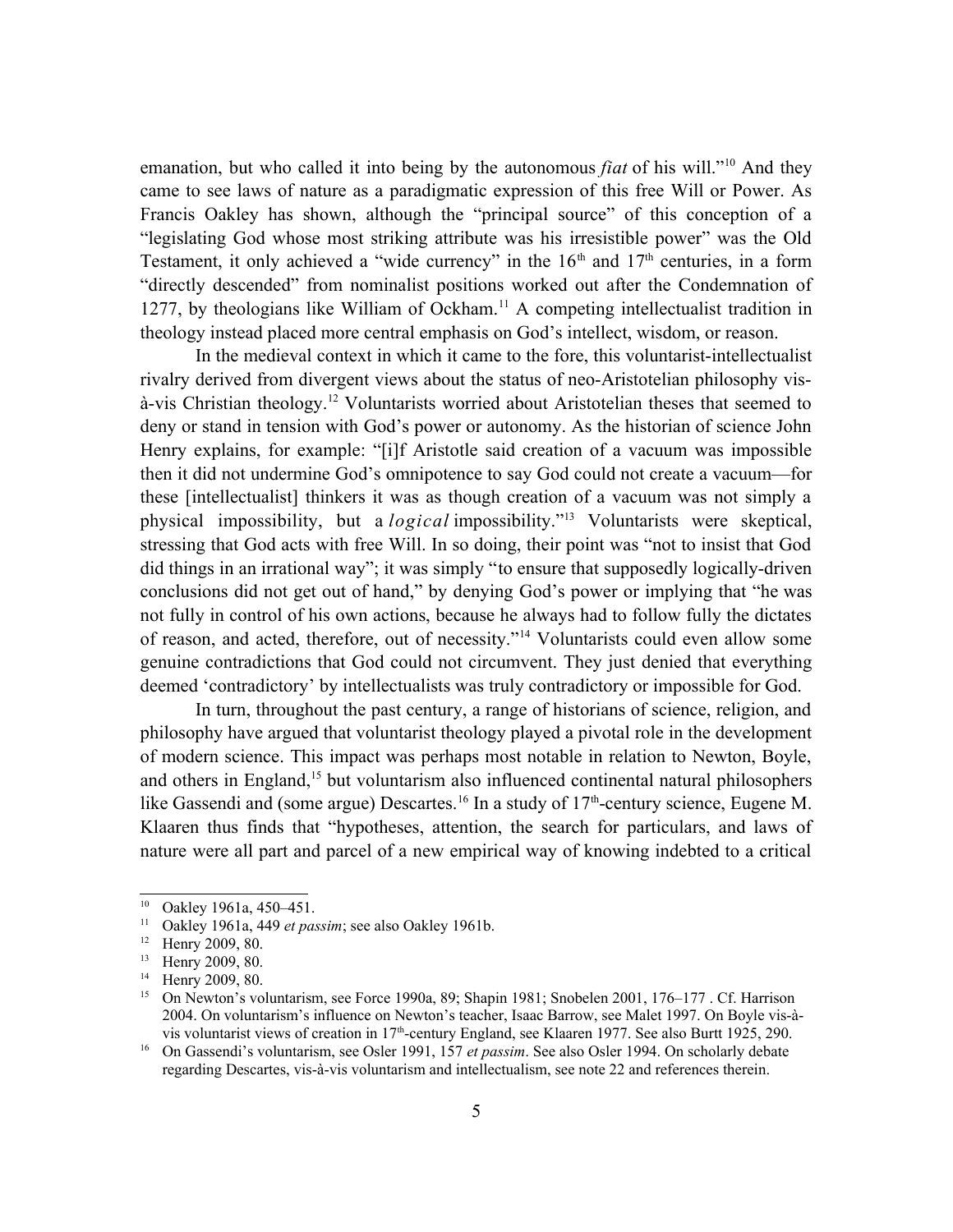(and carefully constructive) voluntarist theology of creation."[17](#page-5-0) John Henry qualifies that the sudden  $17<sup>th</sup>$ -century rise of the idea of laws of nature is "best seen as the exploitation of a ready made theological tradition *in support* of innovations," rather than a genuine "*explanation for* those innovations."[18](#page-5-1) But, with this caveat, Henry still judges that "there can be no doubt of the relevance of providentialist disputes, and theological voluntarism in the efforts of Descartes, Boyle, Newton and Leibniz to justify their use of laws of nature."[19](#page-5-2) Certain historians do remain more deeply skeptical of any 'voluntarism and science' hypothesis.<sup>[20](#page-5-3)</sup> But the real force of the conceptual connections that its proponents adduce, together with the fact that many historians have ably defended stronger claims of influence, more than suffices for my purposes, which are largely conceptual and ethical.

The most widely discussed aspect of this link between voluntarism and science goes beyond laws of nature, to broader connections between voluntarism and empiricist orientations toward knowledge. Correspondingly, there is said to be a regular (albeit not inviolable)<sup>[21](#page-5-4)</sup> link between intellectualist theology and rationalist views of knowledge. Figures like Newton and Boyle are taken to be paradigmatic voluntarist-empiricists, while philosophers like Leibniz—and perhaps Descartes, although again here there is more debate<sup>[22](#page-5-5)</sup>—are paradigms of the intellectualist-rationalist camp.<sup>[23](#page-5-6)</sup> One locus classicus for this thesis is a series of papers by Michael B. Foster, published in *Mind* in the 1930s.<sup>[24](#page-5-7)</sup>

Foster surveys several helpful points of contrast between empiricism and 'Greek' rationalism.[25](#page-5-8) First, the modern empiricist "describes" natural substances, whereas the ancient Greek rationalist (or medieval Scholastic) "defines" them. Here to 'define' is to specify an object's essence in a way that allows for a priori species-genus classifications going beyond the empiricist's a posteriori "comparison of similar sensible qualities."[26](#page-5-9) For an object to be definable, Foster suggests, its form must be both intelligible and its real (not merely nominal) essence.<sup>[27](#page-5-10)</sup> This is the case for objects produced by a Greek-

<span id="page-5-0"></span><sup>&</sup>lt;sup>17</sup> Klaaren 1977, 123.<br><sup>18</sup> Henry 2004, 91

<span id="page-5-1"></span>Henry 2004, 91.

<span id="page-5-2"></span><sup>19</sup> Henry 2004, 91.

<span id="page-5-3"></span><sup>&</sup>lt;sup>20</sup> See especially Harrison 2002, 2004, 2009.<br><sup>21</sup> See note 22

<span id="page-5-4"></span>See note 22.

<span id="page-5-5"></span><sup>&</sup>lt;sup>22</sup> Harrison (2002) argues that Descartes was both a rationalist and a voluntarist, and uses this example to "break[] the inexorability of the logic of a connection between voluntarism and empiricism" (Harrison 2002, 66). Note that others have argued that Descartes is better described as an intellectualist (e.g. Osler 1994; Davis 1991). Here I would also echo John Henry (2009, 84): positions like voluntarism and empiricism can be deeply linked, historically and also conceptually, even if there is no "inexorable logic" binding them together—as the case of Descartes arguably illustrates. Cf. Harrison 2004, 2009.

<span id="page-5-6"></span><sup>23</sup> In England, Henry More and his notion of "divine reason" is a plausible example (Klaaren 1977, 122).

<span id="page-5-7"></span><sup>&</sup>lt;sup>24</sup> Foster 1934, 1935, 1936. Foster's focus is on voluntarism. Henry (2009, 79) also invokes Lovejoy's *The Great Chain of Being* (1936) as a canonical study of the opposing (now 'intellectualist') approach.

<span id="page-5-8"></span><sup>&</sup>lt;sup>25</sup> Foster 1934, 454.

<span id="page-5-9"></span><sup>26</sup> Foster 1934, 461.

<span id="page-5-10"></span><sup>27</sup> Foster 1934, 461.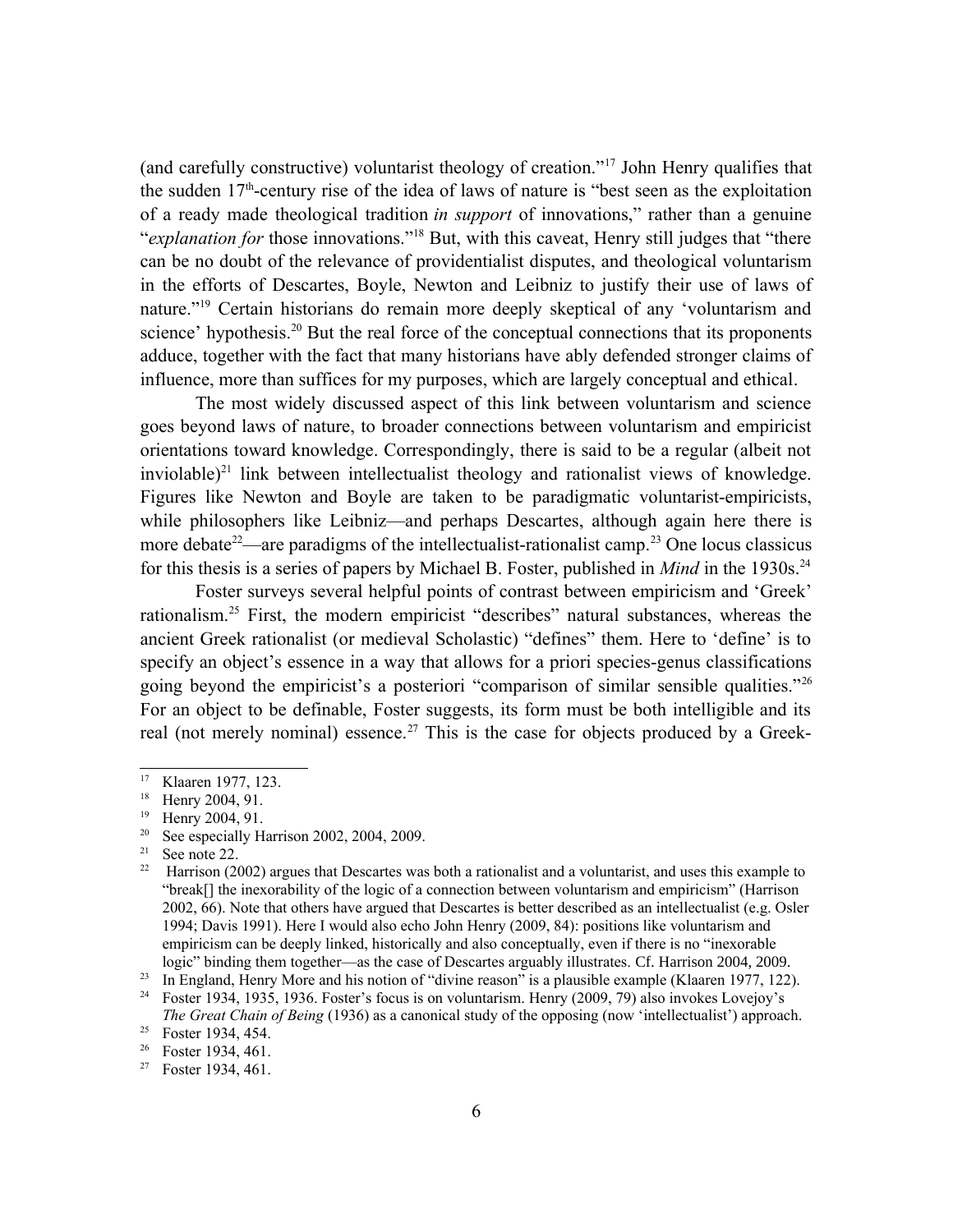style Artificer, who purposively forms pre-existing matter toward some prior end. But the empiricist's Creator-God is less a technician and more an artist, with no end in mind before creation. For this Creator, the goal of creation is just the created world itself, such that a natural object has no intelligible form or purpose as a prior ground.<sup>[28](#page-6-0)</sup> God creates nature's matter and form simultaneously and bound inextricably. Foster takes the analogy to art even further: the meaning of a painting cannot be abstracted from the work, as it is tied to its sensuous qualities and not to any pre-conceived plan; so the meaning of a painting is "not intelligible in the sense in which the purpose of a wheelbarrow is."[29](#page-6-1) (One might add that a beautiful work of art exceeds its generically-describable features, if not even any fixed 'meaning'.) Likewise, then, there is "something more" in the world made by a Creator, which is "*not* capable of being conceived in distinction from the sensible material in which it is expressed."[30](#page-6-2)

The empiricist thus discovers things' properties "by observation and experiment," whereas the rationalist does so "by 'intuitive induction' and demonstration."<sup>[31](#page-6-3)</sup> And the empiricist seeks relations of cause and effect, not the rationalist's ground and consequent. Here think of Newton invoking impressed force as the cause of acceleration; by contrast, think of Descartes claiming that extension is the essence of matter, and arguing that this entails the impossibility of a vacuum. Experience can be crucial to rationalists, too, but in a distinct way: rationalism "implies that, however sensuous experience may be necessary as a step preliminary to the discovery of essence, every sensuous element is discarded from the act in which the essence is known"[32](#page-6-4)—as in the case of Aristotelian induction.

Lastly, and most to the point here, Foster connects empiricism to voluntarism. The rationalist construes materiality, or the sensuous aspect of things, as a "defect" or deficit of being.[33](#page-6-5) Again, that is, for the rationalist, intelligible form or universal quality is the essence of sensible objects, such that the concrete particular is reduced to a mere appearance or incomplete realization of the universal—'less real' than it and 'due to' it as a formal cause, if not a final end toward which an Artificer formed matter.<sup>[34](#page-6-6)</sup> Intelligible form thus grounds the reality of concrete things, exhausting their essential traits. For the modern empiricist, by contrast, materiality is a more positive aspect of being: that aspect of reality exceeding intellectual intelligibility or rational determination, that which is fully real and yet not fixed by universal form or necessitated by reason. Foster relates this

<span id="page-6-0"></span><sup>28</sup> Foster 1934, 462.

<span id="page-6-1"></span><sup>29</sup> Foster 1934, 462.

<span id="page-6-2"></span> $30$  Foster 1934, 462.<br> $31$  Foster 1934 454

<span id="page-6-3"></span>Foster 1934, 454.

<span id="page-6-4"></span><sup>32</sup> Foster 1936, 2.

<span id="page-6-5"></span><sup>33</sup> Foster 1934, 455 and 463–464.

<span id="page-6-6"></span><sup>&</sup>lt;sup>34</sup> Here I am elaborating more freely on Foster's account. Compare Plato's view that Forms are 'really real Being' (*Phaedrus* 247e), 'more real' (*Republic* 515d) than the sensible particulars that participate in them. Note that this does not mean really or more *existent*—see Vlastos 1965, 1966; Guthrie 1975.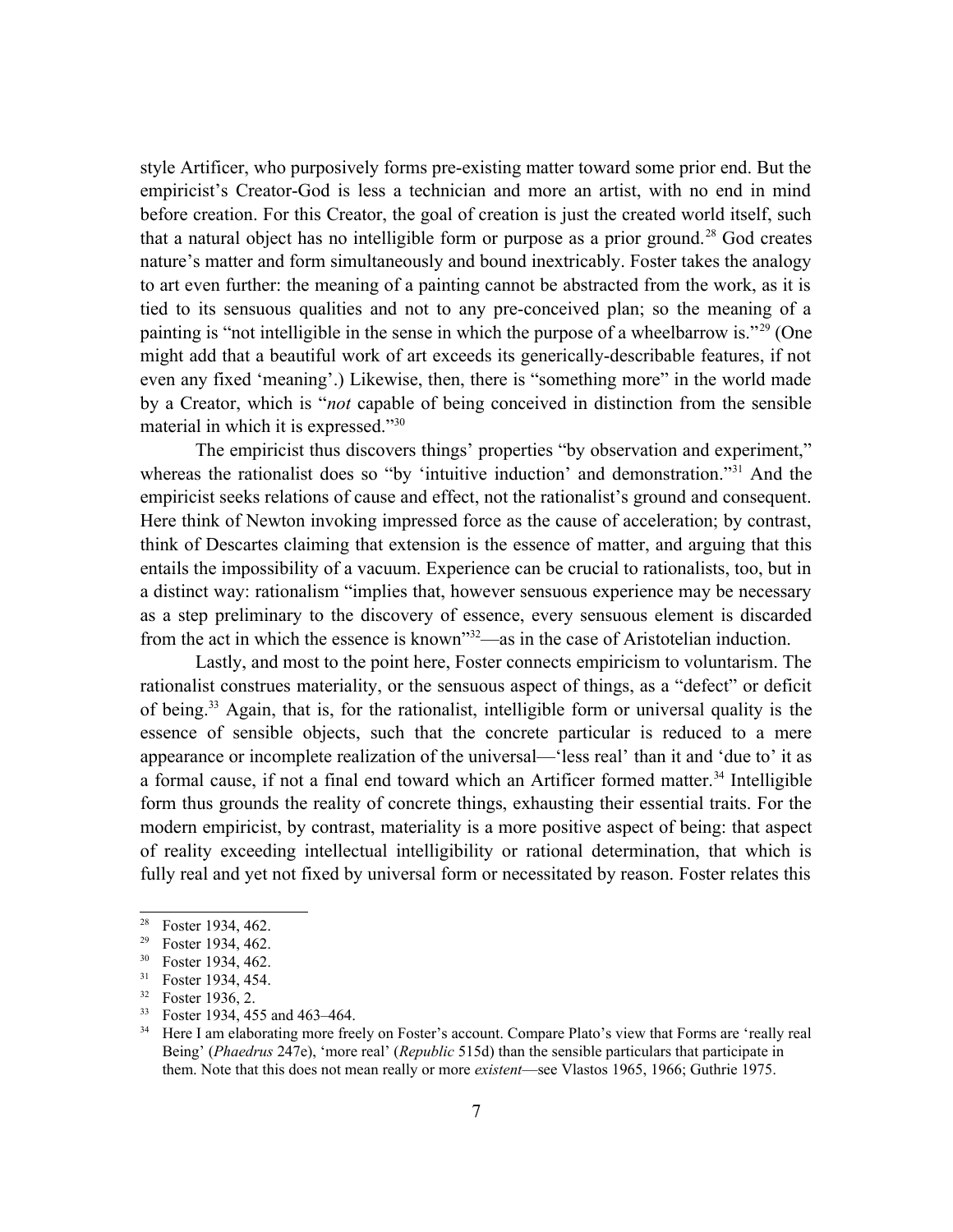excess of rational necessity to God's freedom. And this ties voluntarism to empiricism: "*voluntary* activity of the Creator[...]terminates on the *contingent* being of the creature"; but if "the contingent" is thus "essential to nature" while also being "knowable only by sensuous experience," then "experience must be indispensable to the science of nature."<sup>[35](#page-7-0)</sup>

Rather than investigating the logical (im)possibility of vacuums, then, early modern voluntarists emphasized that the only way to tell whether God had allowed empty space was to see if one could in fact find or make it. Why? Because, they said, God had a free choice in the matter. God's power is thus not rationally necessitated, but 'arbitrary'.<sup>[36](#page-7-1)</sup>

Likewise, for voluntarists, the only way to tell whether matter could be active was to empirically investigate bodies. Again, their assumption was that there is nothing in the essence of matter which makes it impossible for God to choose to make it active. Here there are two things that God might be doing 'freely' or 'arbitrarily'. God could directly order matter, imposing law by physically arranging material objects at every moment. Or God could do something more indirect, like adding activity to inherently inert matter.<sup>[37](#page-7-2)</sup> (Compare Newton's claim that "[i]t is inconceivable, that inanimate brute Matter should, without the Mediation of something else, which is not material, operate upon, and affect other Matter without mutual Contact." This is "one Reason why I desired you would not ascribe innate Gravity to me." Indeed, "[t]hat Gravity should be innate, inherent and essential to Matter" is "so great an Absurdity" that "no man who has in philosophical Matters a competent Faculty of thinking, can ever fall into it."<sup>[38](#page-7-3)</sup>) Either way, however, law-governed order manifests God's total power or free will, more so than God's reason.

In contrast to current philosophers of science or metaphysicians who defend socalled 'governing' accounts of laws of nature, then,  $17<sup>th</sup>$ -century voluntarists like Newton and Boyle thought that abstract patterns are the wrong kind of thing to govern, constrain, or produce physical effects, in themselves. Rather, an early modern voluntarist might see abstract patterns simply as summarizing the impact of laws taken as acts of Will: laws govern nature only insofar as they are free exercises of power, not just intelligible rules. To the extent that they can be viewed as intelligible rules, laws are like the abstracted 'meaning' of a painting, not like the pre-conceived purpose of a tool or the geometric essence that a visible line imperfectly copies. The artwork is not a copy of its meaning the artwork grounds its meaning, not vice versa. Just so, nature grounds its intelligible

<span id="page-7-0"></span><sup>35</sup> Foster 1934, 464.

<span id="page-7-1"></span><sup>&</sup>lt;sup>36</sup> Peter Harrison (2013, 147), a skeptic of 'voluntarism and science' hypotheses, stresses that 'arbitrary' just meant that "God's will is not bound by considerations external to him"; still, he allows that the Newtonians here differed from Leibniz, who thought God had to create the best of all possible worlds.

<span id="page-7-2"></span>Newton scholars disagree on this issue. E.g. Henry (1994), arguing against A. Rupert Hall's, Alexandre Koyré's, and I. Bernard Cohen's view that "Newton relied more or less directly upon God to explain the force of gravity" (Henry 1994, 125), suggests that Newton did believe in the possibility of gravity as action at a distance, grounded in a *non-essential* power of attraction *superadded* to matter by God. Cf. Janiak 2008, 2013; for responses to Janiak, see Henry 2011, 2014. See also Koyré 1965, 149.

<span id="page-7-3"></span><sup>38</sup> Newton to Bentley, 25 Feb 1692/3 (Cohen 1958, 302–303).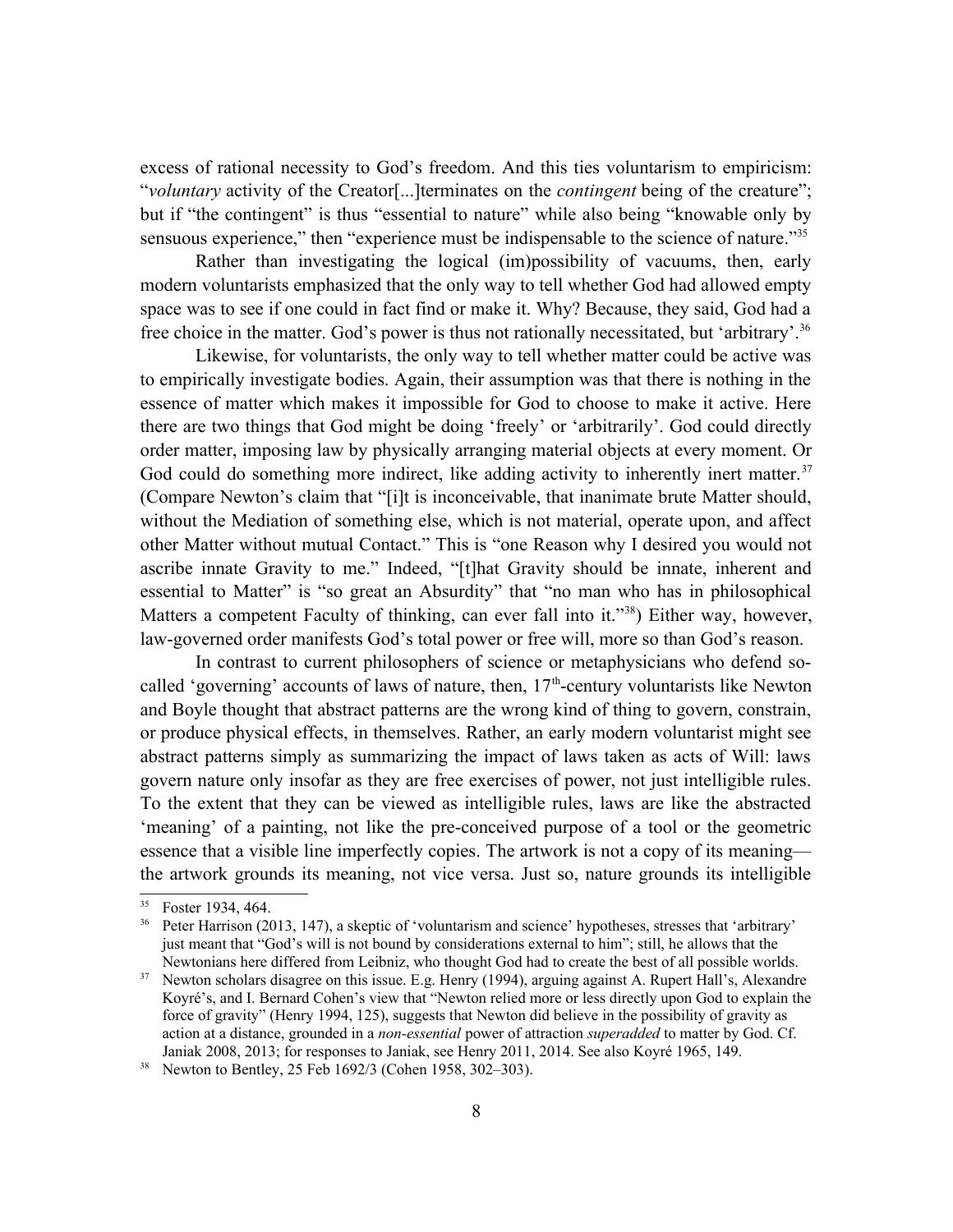form. Viewed as intelligible patterns, laws describe but do not govern nature. But viewed instead as acts of Will that give rise to a world displaying these patterns, laws do govern nature. God governs nature in virtue of the act of Will through which God creates nature.

There is no prior idea of, or rationale for, specific laws of nature, on this view just God's free choice in the act of creation. And brute matter does not obey laws by its own nature. So it takes Will or Power, not just Reason, to produce a law-governed world. This connects to voluntarists' emphasis on God's transcendence, as opposed to immanent presence in nature: voluntarists stressed that law is imposed on nature from without. By contrast, rationalists might say that divine Reason permeates nature, that matter conforms to law by its own nature, or that intelligible form is the inner essence of natural objects.<sup>[39](#page-8-0)</sup>

This voluntarist emphasis on divine transcendence is on display in Newton's view that "[t]his Being governs all things, not as the soul of the world, but as a Lord over all; and on account of his dominion he is wont to be called Lord God[...]or Universal Ruler."[40](#page-8-1) Newton's insistence that God is 'not the soul of nature' is a repudiation of the rationalist conceit that divine reason is immanent in nature, or that intelligible form is the essence of material substance. (For Boyle, too, it is "the *Creator* who, and not the *World*, nor the *Soul* of It, is the True God."<sup>[41](#page-8-2)</sup>) Newton's emphasis on 'dominion' in turn relates to voluntarists' focus on divine Power. And God displays this Power by imposing law on nature, since (the idea is) order can be imposed on nature only if not already present in it:

Matter does not move[...]in accord with mathematically precise laws of nature [...]because of any Neoplatonic overflow of God's being into the world or because of any Hobbist, Cartesian, or Leibnizian notion of necessary rational order intrinsically immanent within matter or imposed once and for all long ago by a deity who long since has absented himself from the daily operations of creation. Such metaphysical views dilute the total subordination of matter to the will of God and are the metaphysical equivalent of theological idolatry. Rather, matter exists and ordinarily operates in accord with natural law for one reason: God wills it so by divine *fiat*. [42](#page-8-3)

God's dominion may thus be the "first metaphysical principle" of Newtonian science.<sup>[43](#page-8-4)</sup>

More broadly, early modern voluntarists—following Calvin, as well as Ockham<sup>[44](#page-8-5)</sup> saw the idea that God "Pervades all things" as a blasphemous way of "making a shadow deity to drive away the true God":<sup>[45](#page-8-6)</sup> an all-powerful Lord who imposes law on nature from without. Intellectualists valued laws vis-à-vis God's Reason, if not nature's rational

<span id="page-8-0"></span><sup>&</sup>lt;sup>39</sup> On transcendence and immanence, see also Dupré 1976 (theology), Crosby 2003 ('religion of nature').<br><sup>40</sup> Ouoted in Burtt 1925, 291

<span id="page-8-1"></span>Quoted in Burtt 1925, 291.

<span id="page-8-2"></span><sup>41</sup> Boyle 1686, 120.

<span id="page-8-3"></span><sup>42</sup> Force 1990, 84. See also Jacob and Jacob 1980, 265; Shapin 1981, 195; Oakley 1961a, 436.

<span id="page-8-4"></span><sup>&</sup>lt;sup>43</sup> Force 1990, 84.

<span id="page-8-5"></span>On the influence of Calvinism on  $17<sup>th</sup>$ -century scientific thought, see Klaaren 1977.

<span id="page-8-6"></span><sup>45</sup> Calvin, *Institutes of the Christian Religion* I:5:5 (Calvin 1960, 58).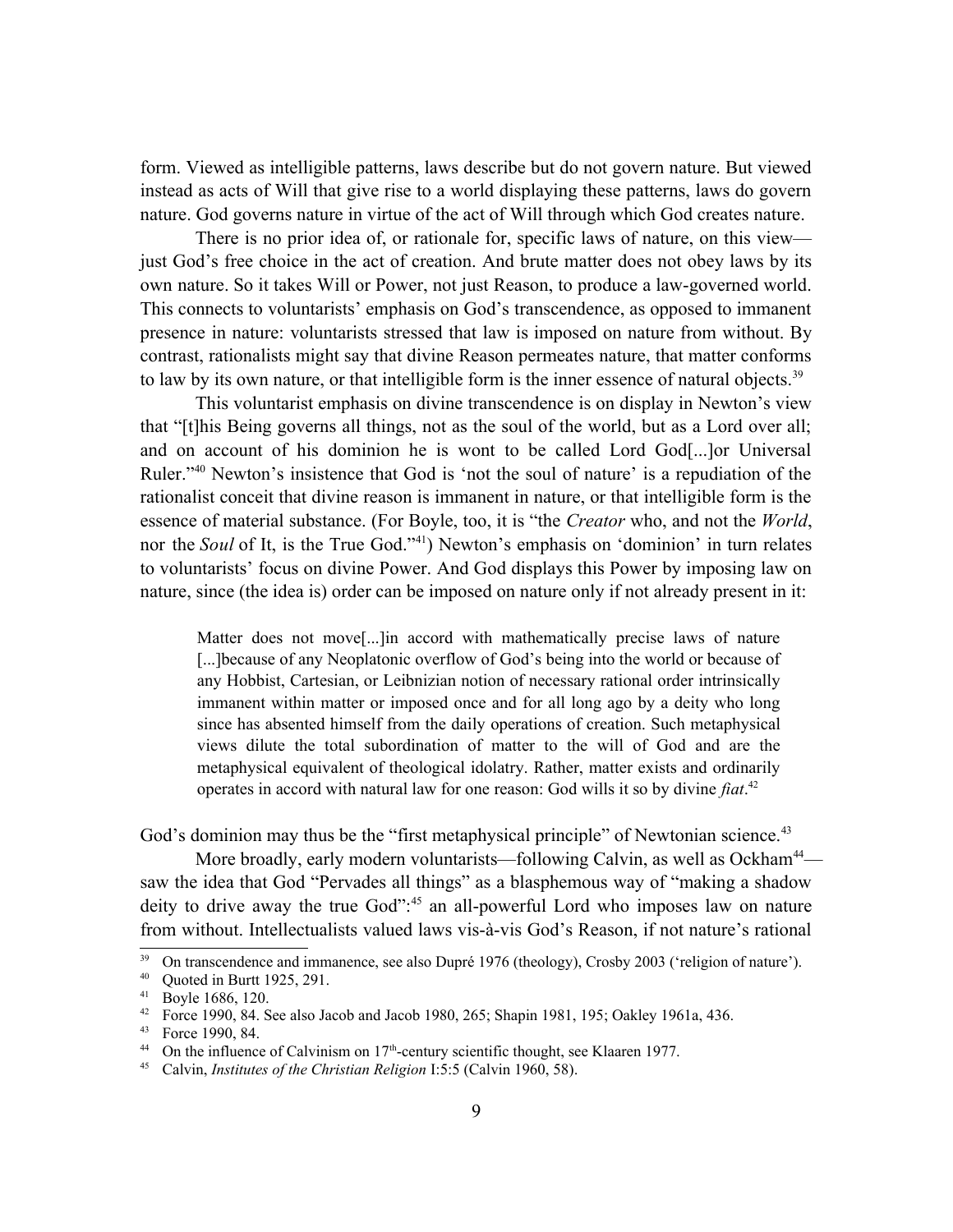soul. But voluntarists valued natural law more so as a sign of God's free and total Power.

## **4. Ecocentric Rationalism: Valuing Nature-As-Intelligible**

It can seem self-evident that the value of a drive to find lawlike order in nature is epistemic, whether one takes the relevant epistemic ideal to be truth, empirical adequacy, knowledge, or basic explanation. But now-intuitive epistemic views of laws of nature can obscure secularized offshoots of the voluntarist theology that guided many central figures in the Scientific Revolution, notably in England. Narrowly epistemic views of laws of nature partly reflect value-laden decisions to emphasize human reason or impersonal intelligibility at the expense of other basic ideals, just as the theological divide between intellectualists and voluntarists was—more obviously—partly rooted in divergent values. It is not a genetic fallacy, or conflation of the current and past meaning of science, to acknowledge these ongoing value-laden decisions and their similarities to past theology.

Of course, this does not mean that anyone who focuses on connections between laws of nature and ideals like intelligibility must be a hopeless 'rationalist', or that those who instead stress the pragmatic utility or contingency of laws 'do not value rationality'. Early modern voluntarists still praised God's reason, after all, and intellectualists still respected God's power. Still, divergent views about how to weigh shared values can be real disagreements, with substantial impact on scientific decision-making.<sup>[46](#page-9-0)</sup> In secularized societies, it may also be easier to focus on epistemic values in science even while attending appropriately to other kinds of value in other areas of life. But this sort of compartmentalization is not necessarily to our credit. And since it is hard to take a broad perspective on ourselves, we often behave in ways that reflect and reinforce contentious or culturally-specific hierarchies of value without seeing that we are. Adopting a certain view of laws of nature may well be ethically loaded, then, even when this is not intended.

In this light, and as an inroad to understanding how voluntarist ideas about laws of nature have been secularized, we may first consider the secularization of intellectualist focus on God's reason. A rationalist position intermediate between traditional theism and full atheism might look like Einstein's view: he saw the universe as a "single significant whole,"<sup>[47](#page-9-1)</sup> whose "harmony of natural law[...] reveals an intelligence of such superiority that, compared with it, all the systematic thinking and acting of human beings is an utterly insignificant reflection."[48](#page-9-2) Einstein meant this 'intelligence' to be impersonal—not benevolent or purposive, for example—such that he also believed that "there is no anthropomorphic conception of God" underwriting the "cosmic religious feeling" he approvingly described.[49](#page-9-3) Still, Einstein's appeal to an inhuman intelligence clearly evokes

<span id="page-9-0"></span>See e.g. Kuhn 1977; compare Longino 1995, Lichtenstein 2021a.

<span id="page-9-1"></span><sup>47</sup> Einstein 1949, 26.

<span id="page-9-2"></span><sup>48</sup> Einstein 1949, 29.

<span id="page-9-3"></span>Einstein 1949, 26.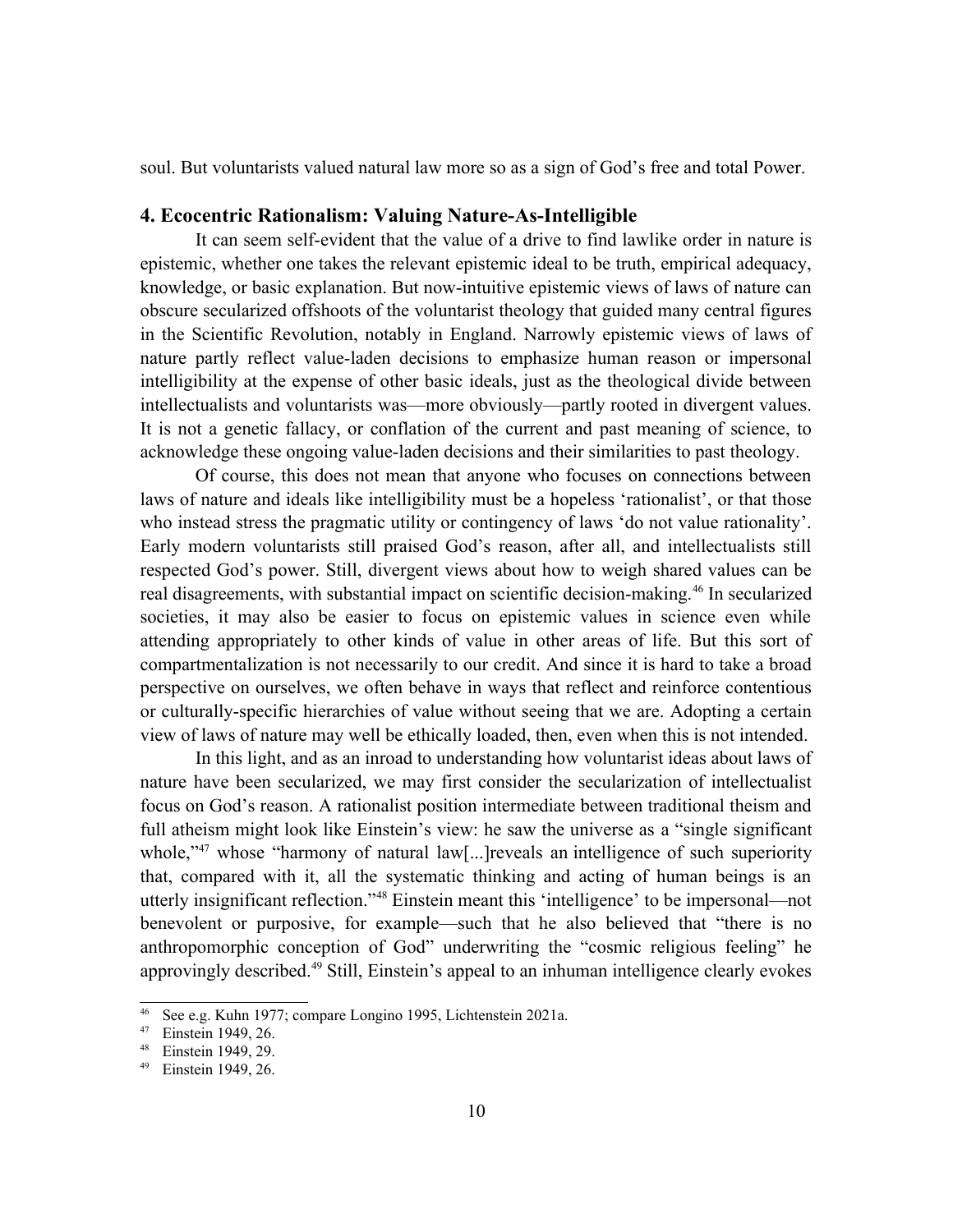earlier intellectualist currents in natural theology, and especially calls to mind his claim to "believe in Spinoza's God, who reveals himself in the lawful harmony of being."[50](#page-10-0)

To many, of course, Einstein's account of this amoral cosmic intelligence will still seem too anthropomorphic. This suggests two more thoroughly secularized versions of intellectualism: first, a retreat from claims about cosmic intelligence to more modest ones about the *intelligibility of nature*; second, a focus on the *intelligence of humans* engaged in scientific inquiry. These are not mutually exclusive. For instance, scientists may focus on nature's intelligibility, while valuing it derivatively upon the value of our intellect. Focus on intelligibility in nature can therefore belie a kind of indirectly *anthropocentric* approach. Still, at least in principle, a more robustly *ecocentric* version of rationalism is possible, on which the value of laws of nature stems from the inherent value of impersonal intelligibility, not human intelligence. In practice, however, most forms of secularized intellectualism are plausibly anthropocentric, whether directly or indirectly.

Focusing on the intelligibility of nature involves recovering common tropes from ancient idealism, early modern rationalism, or even more 'objective' strands of post-Kantian idealism. Explicitly reverting to older idealisms may also be preferable, in several ways, to the views of laws of nature recently advanced by 'antireductionists' like Tim Maudlin or advocates of related 'governing' accounts.<sup>[51](#page-10-1)</sup> On Maudlin's view, laws of nature "operate to generate or produce" later states of the universe from its initial state.<sup>[52](#page-10-2)</sup> But Boyle and other early modern voluntarists had perfectly good reason to deny that laws of nature can generate physical effects. Boyle proposes what seems like a stronger explanatory scheme, setting aside his appeal to God, in *The Christian Virtuoso* (1690):

I look upon a law as a moral, not a physical cause, as being indeed but a notional thing, according to which, an intelligent and free agent is bound to regulate its actions. But inanimate bodies are utterly incapable of understanding what a law is, or what it enjoins, or when they act conformably or unconformably to it; and therefore the actions of inanimate bodies, which cannot incite or moderate their own actions, are produced by real power, not by laws; though the agents, if intelligent, may regulate the exertions of their power by settled rules. $53$ 

As Boyle rightly observes, unthinking objects are not able to understand laws of nature.<sup>[54](#page-10-4)</sup>

<span id="page-10-0"></span><sup>&</sup>lt;sup>50</sup> Letter to Rabbi H. S. Goldstein, 25 April 1929 (The Albert Einstein Archives at The Hebrew University of Jerusalem, Reel 33, Item 272).

<span id="page-10-1"></span><sup>&</sup>lt;sup>51</sup> On "governing" vs. "descriptive" or "Humean" accounts of laws, see e.g. Loewer 1996, Beebee 2000, Schneider 2007, Bhogal 2020. For a recent survey of non-Humean views, see Hildebrand 2020. For an account looking to combine aspects of governing and Humean views, see e.g. Roberts 2008.

<span id="page-10-2"></span><sup>52</sup> Maudlin 2007, 174.

<span id="page-10-3"></span><sup>53</sup> Quoted in Crombie 1996, 85

<span id="page-10-4"></span><sup>&</sup>lt;sup>54</sup> Compare Suárez's similar view that "acceptation of law" in nature is "metaphorical, since things which lack reason are not, strictly speaking, susceptible to law, just as they are not capable of obedience"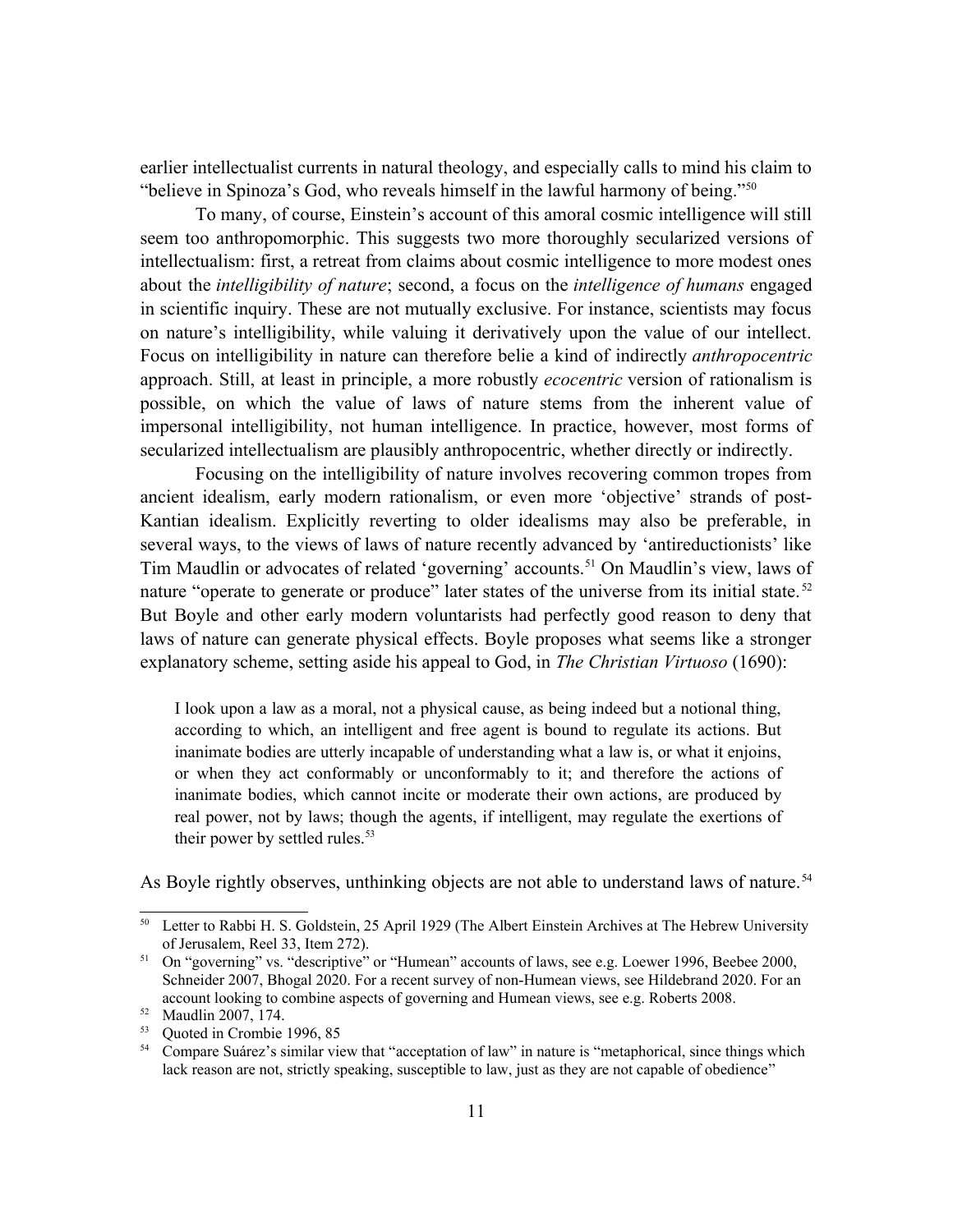So, while a causally powerful God might 'produce' physical effects in inanimate objects, abstract rules or ideas seem incapable of doing so. Boyle's picture may make better sense than Maudlin's, then: God produces law-governed order in a display of Power; insofar as laws of nature are abstract Rules and not displays of Power, they cannot affect unthinking matter; and matter does not obey laws of its own accord, since it is inherently passive.

Maudlin does qualify elsewhere that when he says laws 'generate' or 'govern' the universe's evolution, these are "metaphors" that can "fire the imagination," but which are "not offered as analyses."<sup>[55](#page-11-0)</sup> In clarifying his view's non-metaphorical content, however, he then says that "[l]aws are the patterns that nature respects; to say what is physically possible is to say what the constraint of those patterns allows."[56](#page-11-1) But why 'respect' and 'constraint' are here any less metaphorical than 'produce' or 'govern' remains unclear.[57](#page-11-2)

Suppose that laws of nature are 'the patterns that nature respects'. Are these patterns abstract or concrete? It is not clear what Maudlin thinks. But claiming that *abstract* patterns generate physical states is extravagant, or else metaphorical to a fault. More restrained is something like an old-fashioned rationalist view: natural phenomena are not caused or temporally *produced* by the intelligible patterns they instantiate; rather, they are non-causally and atemporally *grounded* in these patterns. Indeed, atemporal grounding is what many advocates of governing accounts of law seem to have in mind.<sup>[58](#page-11-3)</sup> Maudlin's picture, in which laws of nature take the initial state of the universe as input and produce later states as output, is a more unusual sort of reification of deductivenomological explanation—although this may be what certain others mean by 'govern'.

As one example of an older rationalism invoking something like grounding, note that for post-Kantian absolute idealists, "everything in reality conforms to reason, which

<sup>(</sup>Suárez 1944, 22; quoted in Ben-Menahem & Ben-Menahem 2020, 50). Spinoza also suggests that this use of 'law' is only metaphorical—see Spinoza 2007, 58; Ben Menahem & Ben-Menahem 2020, 51.

<span id="page-11-0"></span><sup>55</sup> Maudlin 2007, 15.

<span id="page-11-1"></span><sup>56</sup> Maudlin 2007, 15.

<span id="page-11-2"></span><sup>57</sup> 'Respect' is ambiguous: for a state to respect laws could just mean that it *conforms* to laws; but it could also mean that it *considers* laws, or *refrains from interfering with* them. The first, weaker sense is innocuous, but fails to distinguish Maudlin's view from Humean accounts, which he rejects. So he must mean something stronger, related to 'ontological dependence' (Maudlin 2007, 174–178). But this is also ambiguous: Humeans can agree that facts would be different if the laws were very different, e.g.—since facts would have to be different in order for laws that just summarize facts to be very different—so even Humeans can admit a weak sense in which facts 'depend on' laws. So Maudlin seems to need a stronger notion of causal influence or acausal grounding, to insist that laws cause or ground events, and not vice versa. But laws are ill-suited to causally affect inanimate objects—despite Maudlin seeming to rely on 'production' being quasi-causal, or not being able to run backwards in time—see Lichtenstein 2021d. Or, if it is grounding that is in play, then causal terms like 'produce' are misleading, even as metaphors.

<span id="page-11-3"></span><sup>&</sup>lt;sup>58</sup> The relevant kind of 'grounding' is often associated with 'ontological dependence', and has to be more than "purely logical" determination, since a 'descriptive' Humean about laws could agree that "you can *deduce* future facts from current facts plus the laws" (Beebee 2000, 578). For a Humean view on which laws "generate descriptions of particular cases" in something like a purely logical way, see Ward 2007.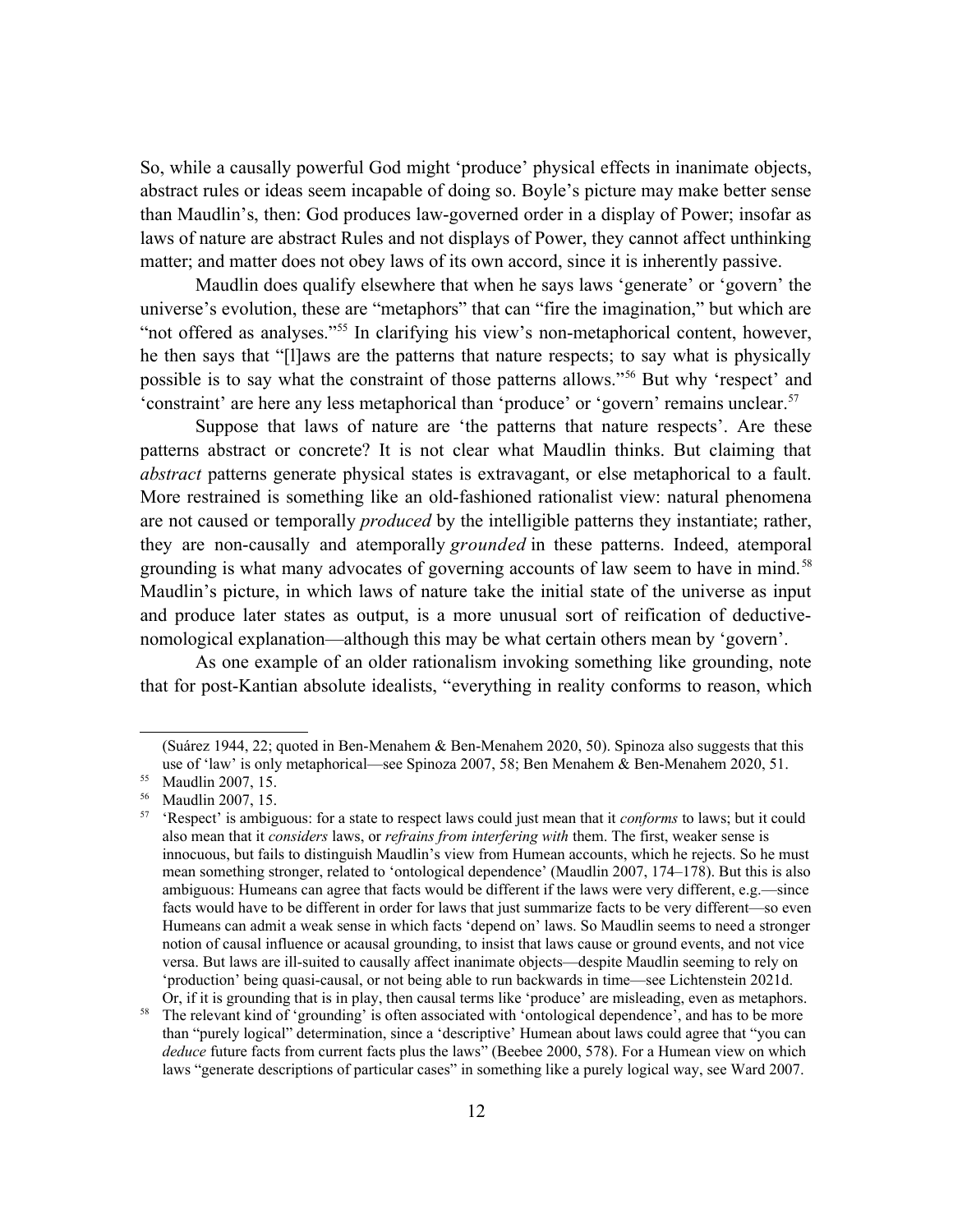consists in the forms, ideas, or purpose of things." [59](#page-12-0) For Friedrich Schlegel and other Early German Romantics, this view had a "Platonic provenance" and aesthetic dimension: for them as for Plato, "reason is the intelligible structure of things, what we perceive in beauty through the power of intellectual intuition."[60](#page-12-1) Despite widespread concern about the speculative character of post-Kantian idealism or the apparent mysticism of Romanticism, this appeal to the essential 'conformity' of reality to reason may well be more defensible than Maudlin's appeal to the 'productive' power of laws. Or perhaps Maudlin could say that laws are *concrete* patterns. But then they would be tasked with generating the patterned phenomena they comprise—that is, laws would have to 'produce' and then 'respect' themselves. Again, many traditional idealisms may be better.

Maudlin's picture of laws producing later states of the universe from its initial state, if not also some other recent governing views of law, conflates old idealistic tropes with modern ideas of causation, to the detriment of both. Metaphor or not, the idea that laws of nature generate physical states is a relatively implausible residue of older visions of God performing double duty as both a physical Cause and a moral-rational Ground.

The more overt ethical content of early modern natural theology is also to its comparative advantage. For Boyle and Newton, God's ability to command nature through a freely 'ordained' rule of law was related to the nature and value of freedom or creative power. For intellectualists, law-governed natural order displayed reason and its value. For Maudlin and other contemporary metaphysicians discussing laws of nature, however, it seems that far less is ever at stake. From one standpoint, of course, this is to respect a real fact-value distinction. But from another standpoint, it is to lose a sense of how modern science and ethics can and should be interrelated. If one were to integrate the most plausible version of a governing account of laws of nature into a broader worldview, in this spirit, the result might well be a more frank metaphysical idealism and exaltation of 'ideal' form or rational intelligibility across ethics, politics, and art, as well as in science.

More generally, now-intuitive ties between laws of nature and epistemic ideals like truth, knowledge, or understanding partly reflect the legacy of intellectualist currents in the theology that underwrote the development of the concept of laws of nature. And the most promising version of this intellectualist program, in a more secular context, may well be a fairly traditional philosophical idealism. Distinguishing subjective and objective forms of idealism is crucial here. As a scholar of post-Kantian idealism puts it, the basic idealistic thesis that "reality depends upon the ideal or the rational" includes subjective variants in which the ideal or rational is "the subjective, mental, or spiritual," but also objective variants in which the ideal is just "the archetypical, intelligible, or structural."[61](#page-12-2)

Ecocentric rationalism, in the present sense, simply adds two twists to objective

<span id="page-12-0"></span> $59$  Beiser 2003a, 69.<br>  $60$  Beiser 2003a, 70

<span id="page-12-1"></span><sup>60</sup> Beiser 2003a, 70. See also Beiser 2003b.

<span id="page-12-2"></span>Beiser 2002, 11.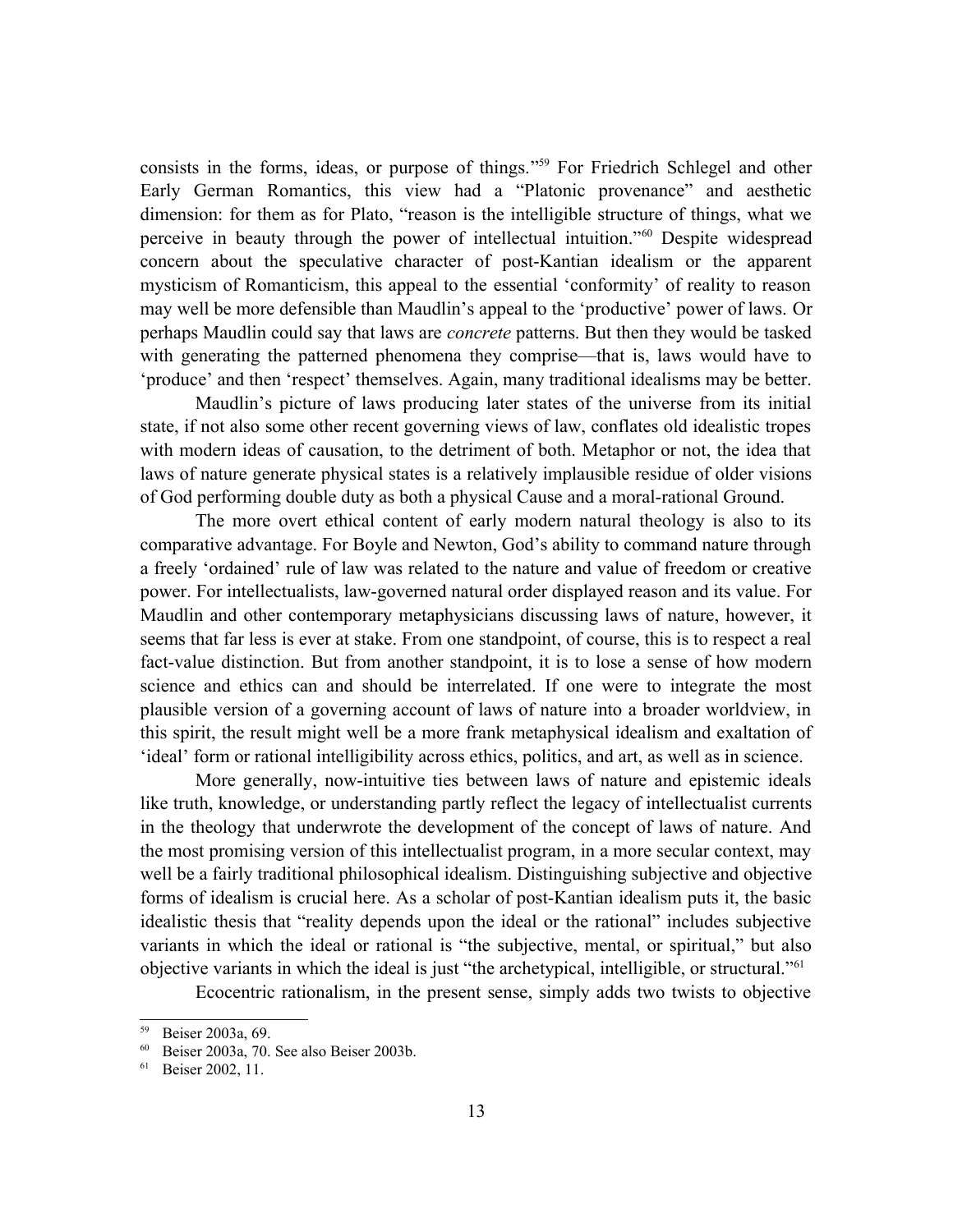idealism: an emphasis on *law-like order* as the kind of 'ideal' or 'rational' structure that is at issue; and an evaluative claim to the effect that the rational is not just the highest reality or ultimate ground, but also *inherently valuable*. This shift in focus, from an older idealistic view of Form as genus or kind to a view of Laws of Nature as the quintessential 'ideas', might also be connected to wider intellectual historical dynamics. Informed by his reading of major developments in early  $20<sup>th</sup>$ -century physics, for instance, the neo-Kantian philosopher and historian of ideas Ernst Cassirer described a broad shift from old concepts of objects as reified 'substances' to modern ideas of objects as mere principles of 'functional' interconnection among measurable properties.<sup>[62](#page-13-0)</sup> Differences may remain between those who take laws to govern nature from without, as with a transcendent God, and those who see law as nature's inner essence. Either way, the idea that laws govern nature is, in part, a residue of the idea that divine Reason is the ground or soul of nature.

# **5. Anthropocentric Rationalism: Valuing Human Intellect**

A second kind of secularized rationalism is more overtly anthropocentric.<sup>[63](#page-13-1)</sup> Here consider Kant's view that a "systematic unity" of knowledge is "required by reason" albeit as a purely "regulative" ideal, not a "constitutive" part of our experience like space, time, or causality.<sup>[64](#page-13-2)</sup> Kant ties this unity to laws of nature, claiming that reason transforms cognition from "merely a contingent aggregate" to a "system" connected "in accordance with necessary laws."<sup>[65](#page-13-3)</sup> So, Kantians may say that laws of nature are "statements that play a particular role in the system that would emerge from an ideally extended inquiry."<sup>[66](#page-13-4)</sup> Kant arguably takes particular laws' necessity to stem from their role in systematizing experience.<sup>[67](#page-13-5)</sup> But he at least views it as an a priori constraint on all laws that they figure prospectively in a total system of nature, posited by reason itself as a purely ideal limit.

<span id="page-13-0"></span><sup>&</sup>lt;sup>62</sup> Cassirer 1910. For analysis of Cassirer's view and its intellectual historical context, see Friedman 2000.<br><sup>63</sup> Even objective idealism can be indirectly anthropocentric, insofar as it values things as possible objec

<span id="page-13-1"></span>Even objective idealism can be indirectly anthropocentric, insofar as it values things as possible objects of the kind of rational or intellectual capacity that many take to elevate us above less intelligent animals.

<span id="page-13-2"></span><sup>64</sup> *Critique of Pure Reason,* A648/B676 (Kant 1998).

<span id="page-13-3"></span><sup>65</sup> *Critique of Pure Reason* A645/B673 (Kant 1998). Compare Kitcher 1986, 206.

<span id="page-13-4"></span> $^{66}$  Kitcher 1986, 215.<br> $^{67}$  Kitcher 1986, Mess

<span id="page-13-5"></span><sup>67</sup> Kitcher 1986. Messina (2017) labels Kitcher's view of Kantian laws, as deriving their necessity directly from systematic unification, a 'Best System' interpretation, in contrast to accounts according to which Kant thinks that (i) knowing particular laws to be necessary requires deriving them from underlying synthetic a priori principles, along with empirical data (e.g. Friedman 1992, 2013); or (ii) empirical laws are necessary rules that obtain by virtue of specific objects' natures (e.g. Watkins 2005, Messina 2017). See also Breitenbach 2018. I take no real stand on this debate—I am mainly concerned to survey secularized views of the value of laws of nature, and my basic point about Kant is just that he takes the idea of nature as a law-governed unity to be a purely regulative ideal rooted in 'reason' rather than inherent in nature as sensibly given to us. Kitcher's account is the most superficially compatible with the analogy I draw between Kant and Lewis. Watkins-style necessitation accounts draw Kant a bit closer to 'bottom-up' dispositional essentialists like Ellis (Messina 2017, 137; see section 7, below). And Friedman's view draws Kant a bit closer to rationalists like Descartes. But all parties to this debate can still agree that Kant thinks that particular laws must conform to the pure idea of a system of nature.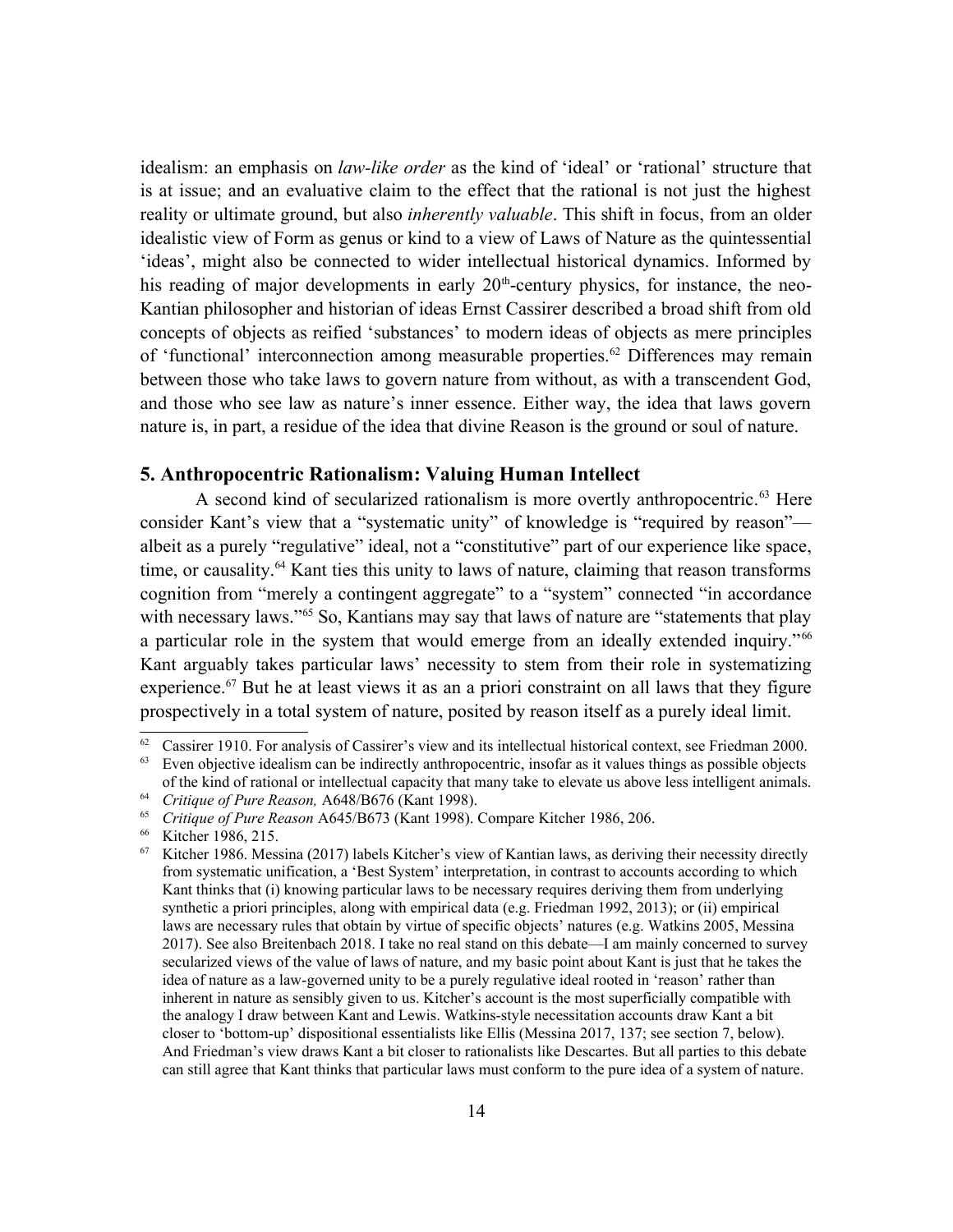Kant's functional description (if not analysis) of laws of nature vis-à-vis their role in idealized rational inquiry is similar, in important ways, to David Lewis's 'best system' account. This approach, anticipated by Mill and Ramsey, analyzes laws of nature as truths that summarize the 'Humean mosaic' of basic natural properties at each spacetime point in whichever way best balances theoretical virtues of simplicity and strength.<sup>[68](#page-14-0)</sup> Lewis's view is Humean in two senses: laws summarize the world without 'governing' it, and modal properties like causal dispositions are excluded from the mosaic that the laws summarize. Other best-systems accounts of laws admit fundamental powers into nature.<sup>[69](#page-14-1)</sup>

Lewis has been diagnosed as a "transcendental [i.e. Kantian] idealist" by Gordon Belot, tracing a chain of his theses: "the causal relations of our world are determined by which counterfactual statements are true (Lewis 1986a); which counterfactual statements are true depends on the laws of nature (Lewis 1986b); and the laws of nature depend on our cognitive capacities (Lewis 1986c, Appendix C)."[70](#page-14-2) Lewis does admit that his view "makes lawhood depend on us"—"a feature of the approach that I [Lewis] do not at all welcome!"—since the relevant standards of simplicity, strength, and their balance are just "to be those that guide us in assessing the credibility of rival hypotheses as to what the laws are."[71](#page-14-3) This does not entail certain egregious kinds of relativism: since we can "take our actual standards as fixed" when asking what the laws would be under counterfactual circumstances, a best systems analysis does not entail that eras or cultures with different standards have different laws of nature.<sup>[72](#page-14-4)</sup> Still, Lewis is here closer to subjective idealism about laws and causes (albeit not the Humean mosaic) than to Kantian idealism, since our present cognitive standards of simplicity and strength are evidently more contingent than Kant intends for his 'ideas of reason'. Kant's transcendental subject is meant to be more generically rational than a subject of 'actual standards' of present-day scientific practice.

Kant's approach is still anthropocentric, in that he sees space and time as nothing more than forms of our sensible intuition—which is not shared by intuitive intellects like God, and maybe not even by other finite rational beings, like intelligent aliens.<sup>[73](#page-14-5)</sup> Even so, it might be that all rational beings are beholden to an idea of systematic unity. God might thus intuit reality as a non-spatiotemporal but still law-governed whole. Or perhaps God's direct grasp of reality as a whole, for Kant, precludes cognition via laws of nature uniting its (derivative) parts.[74](#page-14-6) Either way, laws' teleological connection to an idea of systematic unity shared at least by all rational beings like us, if not just by all rational beings, is less subjective than laws' dependence on 'actual standards' that vary across time and cultures.

<span id="page-14-0"></span><sup>&</sup>lt;sup>68</sup> See Lewis 1983, 1994. Compare Mill 1843; Ramsey 1978.<br><sup>69</sup> F  $\sigma$  see Demarest 2017

<span id="page-14-1"></span>E.g. see Demarest 2017.

<span id="page-14-2"></span> $70$  Belot 2010, 430. See also Belot (forthcoming).

<span id="page-14-3"></span><sup>71</sup> Lewis 1986c, 122.

<span id="page-14-4"></span> $\frac{72}{73}$  Lewis 1986c, 122.

<span id="page-14-5"></span><sup>73</sup> For analysis of Kant's views on aliens and alternate forms of sensible intuition, see Belot (forthcoming).

<span id="page-14-6"></span><sup>74</sup> Compare Kant 2000, 5:406–408. I take no stand here on which of these options is closer to Kant's view.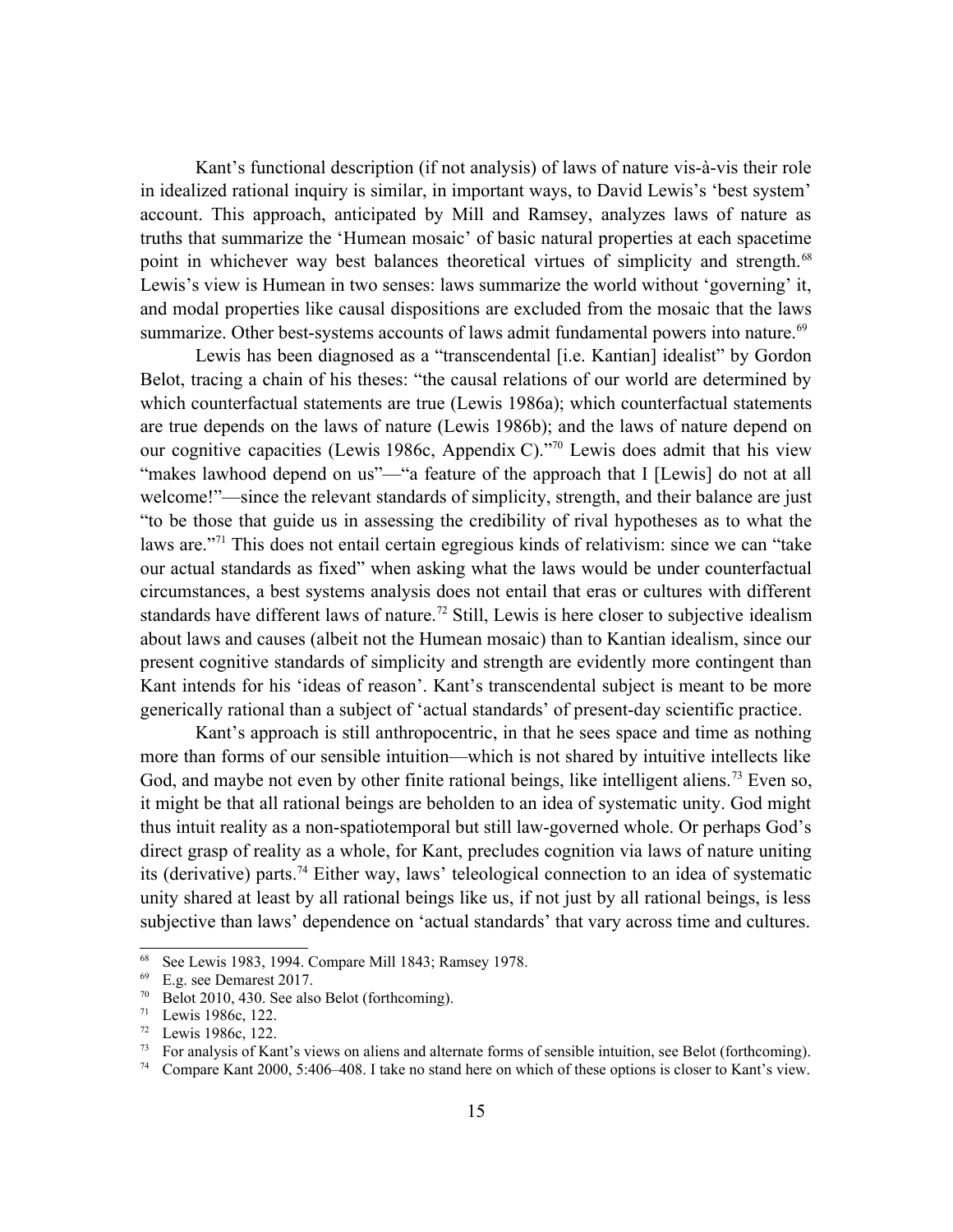Lewis himself later came to doubt that he could escape the "ratbag idealist" view that "we can change the laws[...]just by changing the way we think" simply by focusing on "our actual and present standards." Rather, we must "hope" if not "presuppose" that "nature is kind," in the sense that "the best system will be *robustly* best—so far ahead of its rivals that it will come out first under any standards of simplicity and strength and balance."<sup>[75](#page-15-0)</sup> While it seems doubtful that this aim is satisfiable, given the wide scope of 'any' standards and the fact that even reasonable scientists often disagree, it is at least somewhat closer to Kant.<sup>[76](#page-15-1)</sup> At any rate, both views raise a similar prospect: valuing the pursuit of laws of nature may be a way of valuing our own theoretical rationality. After all, for Lewis or Kant it is we rational beings who evidently 'govern' nature by imposing lawlike order on lawless mosaics or sensations. Of course, lawlike patterns are really 'out there' in the Humean mosaic, on Lewis's view. But so, too, are all the other patterns that are not laws. The only extra ontological weight laws have is their fit with standards of simplicity etc. that are framed as generically rational. So Lewis is right: his laws really do depend on us—if not in a ratbag idealist way, then in a loosely Kantian way. In this light, it seems fair to view Lewis, like Kant, as valuing human reason via ideas of natural law.[77](#page-15-2)

Kant's path toward secularization suggests an analogy: the constructive role of the transcendental subject vis-à-vis the phenomenal world, for Kant, is broadly like God's creative role vis-à-vis nature, for earlier natural philosophers. Newton's view of space as the 'sensorium' of God even seems to have directly influenced Kant's account of space and time as pure 'forms' of human sensible intuition.<sup>[78](#page-15-3)</sup> Likewise, Kant's claim that a total system of nature is required by reason seems to be a secularized legacy of intellectualist claims about natural order reflecting God's Reason. Kant's view of systematic order in nature as a merely "projected" unity or "regulative" ideal—"to be regarded not as given in itself, but as a problem only<sup> $\frac{1}{2}$ </sup> = is also productively viewed as a residue of religious views of a transcendent God, beyond nature. The constructive power of Kant's cognizing subject is a secularized recapitulation of Christian ideas of divine Creation. And Kant's creation myth has a rationalist tenor, despite his overt aim to analyze the limits of reason. Despite this critique, Kant treats 'rational' ideas of God, freedom, and nature's law-

<span id="page-15-0"></span><sup>75</sup> Lewis 1994, 479.

<span id="page-15-1"></span>This 'hope' that nature is 'kind' also evokes Duhem's appeal to an "act of faith" from which we are "powerless to rid [our] reason," in assuming that the "logical order" into which physical theory arranges experimental laws reflects "real relations among things" (Duhem 1991, 26–27).

<span id="page-15-2"></span><sup>&</sup>lt;sup>77</sup> Lewis's appeal to simplicity and strength arguably does less to establish that laws or causal relations have species-wide intersubjective validity than do Kantian tactics like the 'metaphysical deduction' of categories from forms of judgment or the 'transcendental deduction' meant to show that any object given to us via sense must be categorically determined. That said, standards like simplicity may inform Kantian science aimed at law-governed unity, as scientists judge which theories are most 'systematic'. Kant and Lewis may hope that reasonable people will agree, but this is a value-laden article of faith. <sup>78</sup> Insole 2011.

<span id="page-15-4"></span><span id="page-15-3"></span><sup>79</sup> *Critique of Pure Reason* A647/B675 (Kant 1998).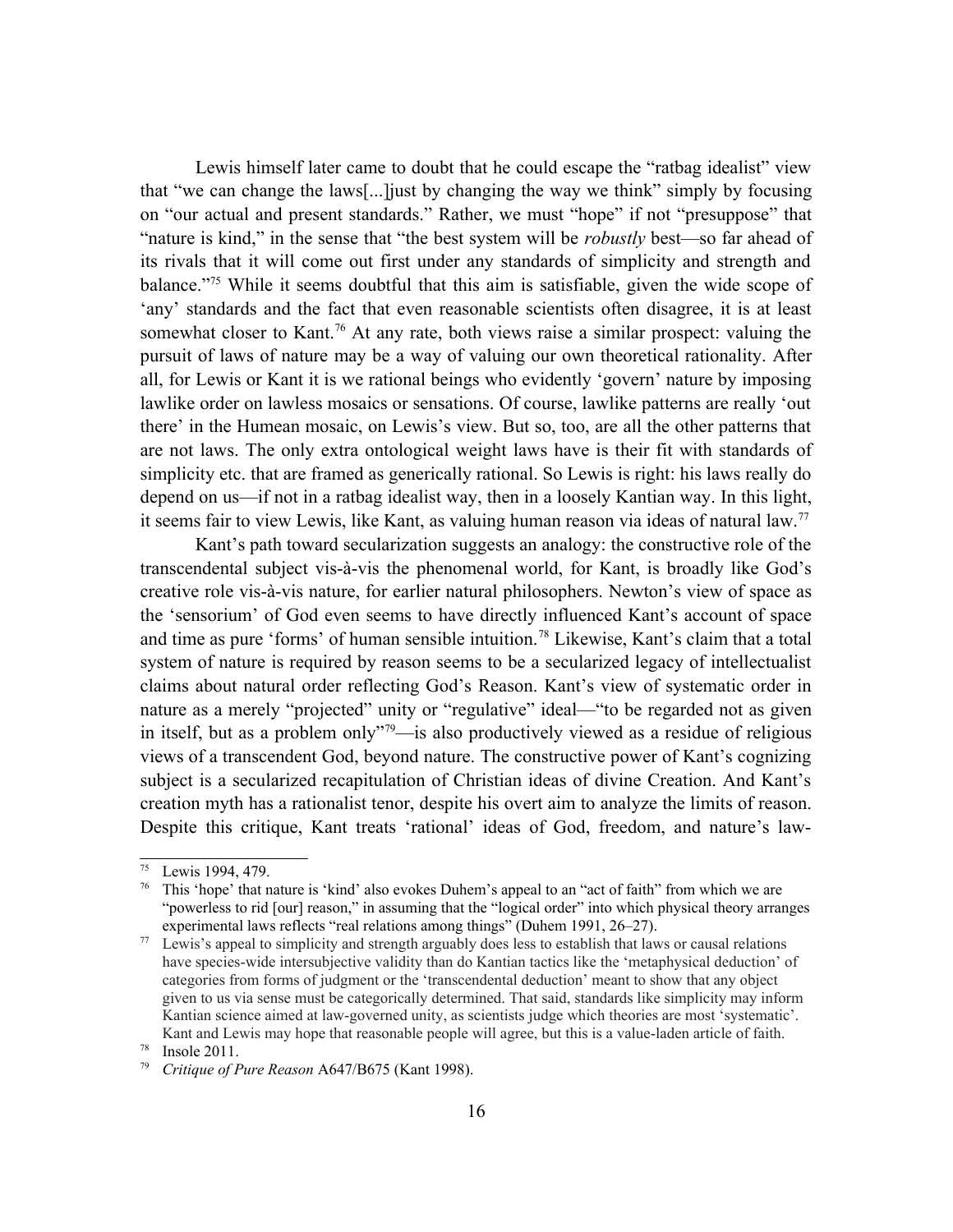governed unity as regulative aims that give ultimate purpose to all our action and inquiry.

While Kant's metaphysics may be abstruse, the core idea of anthropocentric rationalism is intuitive: the value of the scientific drive to disclose law-governed order in nature derives from the value of our own basic power to impose rational order on the phenomena we encounter in experience. Pursuing laws of nature is thus valued as a kind of collective self-expression on the part of humanity. That is, it is valued as the joint expression of a basic human capacity—and, in particular, a power of reason or intellect.

Rationalistic accounts of the value of the scientific pursuit of law-governed order may thus be tied to contentious theories of human nature as comprising a basic power of 'reason' or 'intellect', often systematically opposed to 'sense', which supposedly makes us better than less intelligent animals, plants, and inanimate objects. But this hierarchical view of humans' bipartite nature as 'rational animals', 'embodied minds', or 'conditioned and yet free beings' is far from clearly true or basic. So, accounts of laws of nature and their value arguably should not be predicated on it. Of course, current analyses of laws of nature typically do not involve explicitly endorsing a view of human nature as two-sided and asymmetrically valuable. Still, intellectualist currents in secularized accounts of laws of nature are plausibly tied to rationalistic conceptions of human nature more implicitly.

Dynamism—here meaning any position that grounds the value of laws of nature in the inherent value of power—could be viewed, in this light, as a 'sensuous' correlate to intellectualist focus on 'rational' aspects of lawlike order. Together, these two approaches may suggest a more balanced picture of humans and their value. Or, more hierarchically, dynamists may insist that lawlike order is grounded in causal relations, not vice versa.<sup>[80](#page-16-0)</sup> This inverts intellectualist views, if order represents the ideal or rational and causal power represents the natural or arational. This inversion could be valuable, in turn, if one takes an affirmation of physical reality to be better than the kind of deference to ideal Form or mathematical structure that one finds in Plato or newer idealisms. In this vein, Nietzsche criticizes the metaphysical drive to dismiss the sensuous world as a mere appearance of some higher reality, arguing it reflects an unhealthy "instinct of slander, detraction, and suspicion against life."<sup>[81](#page-16-1)</sup> By contrast, he claims that "[t]oday we possess science precisely to the extent to which we have decided to *accept* the testimony of the senses<sup>"[82](#page-16-2)</sup>—evoking earlier links between empiricism and non-intellectualist theology. Or dynamism about laws of nature could move further past contrasts like reason-sense and subject-object. For instance, the relevant idea of legislative power may be one that subsumes both arational

<span id="page-16-0"></span><sup>&</sup>lt;sup>80</sup> Compare Nancy Cartwright's view that "the source of order in nature is not laws but powers and mechanisms" (Cartwright 2016, 56). She denies that there are "universal laws, laws that hold everywhere and everywhen" (ibid.; see also Cartwright 1983, 1999; Cartwright & Ward 2016; cf. Sklar 2003). My 'dynamism' is less concerned with universality: causal powers can ground universal laws.

<span id="page-16-1"></span><sup>81</sup> *Twilight of the Idols* "'Reason' in Philosophy" §6 (Nietzsche 1974b, 481).

<span id="page-16-2"></span><sup>82</sup> *Twilight of the Idols* "'Reason' in Philosophy" §3 (Nietzsche 1974b, 484).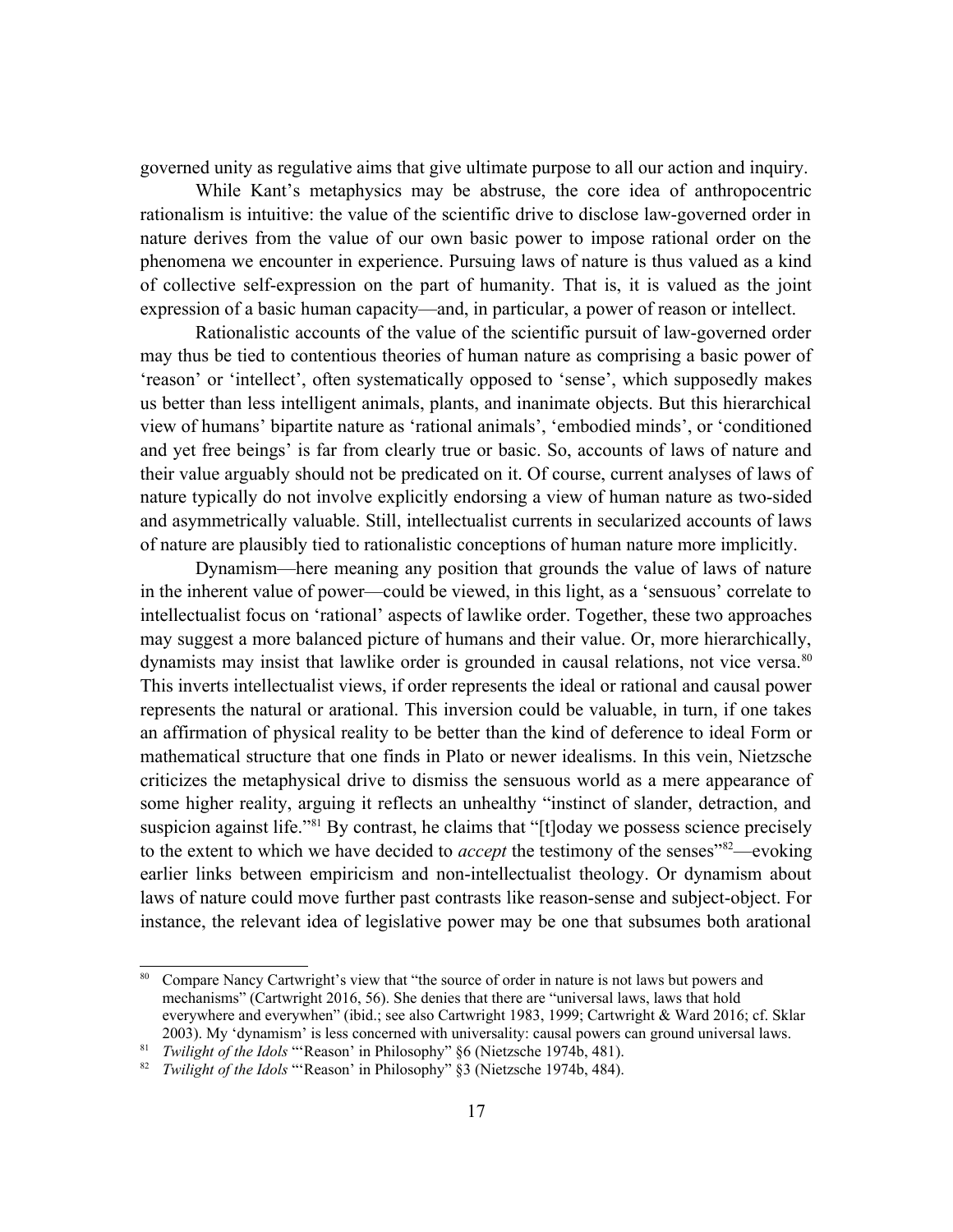causal power in inanimate objects and the intellectual power of cognizing humans.<sup>[83](#page-17-0)</sup>

One might protest that to view *God* as a disembodied Mind, or *law* as a rational Ground, is not to worship *ourselves* as disembodied minds or just rational. But this is to misunderstand the charge of projection. Of course, as Feuerbach puts it, "God is not what man is" and "man is not what God is": humans are imperfect, finite, temporal, weak, and sinful, whereas God is perfect, infinite, eternal, almighty, and holy.<sup>[84](#page-17-1)</sup> Still, as Feuerbach goes on to suggest, it could be that God's traits are ultimately just "our positive, essential qualities, our realities," projected beyond actual human limitations by our understanding in the fullest expression of its abstractive power.<sup>[85](#page-17-2)</sup> God is humanity "purified" of all traits that the believer sees' as evils or imperfections.<sup>[86](#page-17-3)</sup> A disembodied God (not as Christ)<sup>[87](#page-17-4)</sup> is a vision, not of how humans are in all respects, but of how it is best for us to be—insofar as we are rational or free 'spiritual' beings, not just animals or sensuous beings. And secular rationalism can carry the same ethical baggage, whether intended or not. In fact, the risk of one-sided intellectualism may be greater for us now, as narrow focus on the epistemic payoff of laws of nature comes to substitute for praise of a more multidimensional God.

#### **6. Anthropocentric Dynamism: Valuing Human Power**

Given that the secular legacy of intellectualism remains ethically loaded in ways that we might not endorse, it is important to consider how focus on God's power or free will can also be secularized. A broad tradition of dynamism*,* which grounds the value of laws in the value of power, again includes both more and less anthropocentric positions.

A first way to secularize voluntarist focus on God's freedom is by translating it into focus on human freedom. And one way to do this is to reground scientific drives to lawlike order in our pragmatic interests rather than our theoretical rationality. Even if law-governed order is not 'required by reason', as Kant claims, finding lawlike patterns in nature can clearly still be useful. By the same token, even if laws of nature do not give insight into approximate truths about unobservable reality, as scientific realists may hope, it can still be pragmatically valuable to find lawlike patterns in observable phenomena.

One main legacy of early modern voluntarist theology in secularized accounts of laws of nature, then, is a pragmatic streak typical of neo-empiricist views. God's Power has been partly reinvested in our own power to order experience in ways that have extra-

<span id="page-17-0"></span><sup>83</sup> Compare my suggestions about 'cognitive dominion' vis-à-vis 'ecological twists' on Nietzsche, below.

<span id="page-17-1"></span><sup>&</sup>lt;sup>84</sup> Feuerbach 1957, 33.

<span id="page-17-2"></span><sup>&</sup>lt;sup>85</sup> Feuerbach 1957, 38–39. This influenced Marx's similar view of religion—compare e.g. Marx 1978, 53.<br><sup>86</sup> Feuerbach 1957–181

<span id="page-17-3"></span>Feuerbach 1957, 181.

<span id="page-17-4"></span> $87$  Feuerbach (1957, 155) suggests that Christianity distinctively views "the individual by himself" as "a perfect being." Its divinity is the perfection of the human species made present under the alienated guise of God's self-standing individuality, reflecting man's desire to individually achieve a human mode of being that is in fact realizable only by a social whole (82–83, 150–160, 182–184). This individualism is in turn given its "most unequivocal expression" in the doctrine of God's incarnation as Christ (154).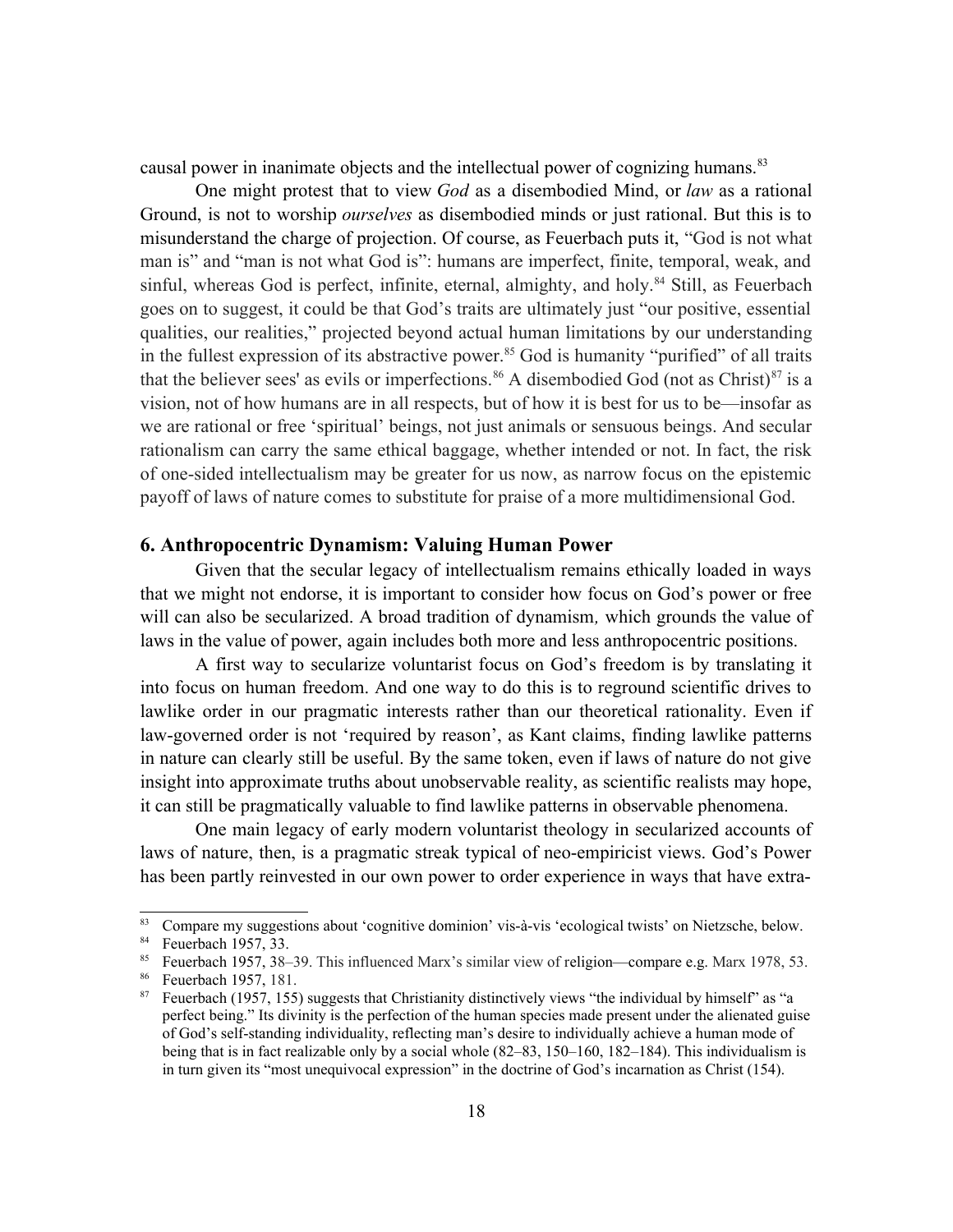epistemic value. Nor is this surprising, given voluntarism's historical ties to empiricism.

In this light, we may reconsider Lewis's best-systems view, and in particular his appeal to simplicity as a criterion for lawhood. For contemporary empiricists like Bas van Fraassen, super-empirical criteria like simplicity are "*pragmatic* virtues," which "do not concern the relation between the theory and the world, but rather the use and usefulness of the theory." For van Fraassen, simplicity is therefore just "a function of our pleasures and interests."[88](#page-18-0) It is possible, then, to reframe a Lewisian best-systems account of laws of nature—although Lewis would presumably not do this—within a dynamist rather than rationalist framework, by stressing that simpler systems of law tend to be more useful.<sup>[89](#page-18-1)</sup>

Van Fraassen's account has historical roots in earlier  $20<sup>th</sup>$ -century empiricism. Ernst Mach, for instance, also took the scientific preference for systematic organization of experimental laws and data to be largely pragmatic.<sup>[90](#page-18-2)</sup> Machian instrumentalists point out that scientific interest in simplicity ensures that empirical information is ordered into cognitively manageable and readily communicable forms. Deference to simpler theories is thus justified pragmatically, with an eye toward an "exquisite economy of thought."<sup>[91](#page-18-3)</sup>

This association between natural order and human practical control over empirical information also sheds light on prominent late modern critiques of science. For example, Heidegger associates pervasive technical order with the modern triumph of an ethos of Nietzschean will to power.<sup>[92](#page-18-4)</sup> In other words, trading partly on intuitive ties between science and technology, critics in this vein argue that modern science is at root concerned with controlling things—at least cognitively, if not also practically.<sup>[93](#page-18-5)</sup> Law-governed order may thus be viewed as one product of a broader drive toward calculability, which critics like Heidegger see as a perverse impulse to flatten all things into just 'resources' standing by for efficient use or technocratic management. So, even if Kant is right that a lawful system of nature is required by reason, this may simply go to show that reason requires exerting a kind of cognitive dominion or intellectual mastery over its objects. In this more abstract way, secularized science may again recapitulate aspects of voluntarist theology.

However, one does not have to worship a 'will to power' in order to find the drive to predict and manipulate the world, partly by way of finding lawlike patterns in it, to be generally good. Being useful is no crime, after all. And even if the view that *knowledge is power* can reflect an unhealthy control-fetish, it need not. Also, while Nietzsche's basic vision of science as the "transformation of nature into concepts for the purpose of

<span id="page-18-0"></span><sup>88</sup> Van Fraasen 1980, 87–88. Compare Rowbottom 2010, 247.

<span id="page-18-1"></span><sup>89</sup> For recent pragmatically-oriented best systems accounts, see Dorst 2019; Jaag & Loew 2020—both are framed as fleshing out alternatives to 'simplicity and strength', however, not as developing pragmatist interpretations of these standards. See also Cohen & Callender 2009.

<span id="page-18-2"></span><sup>&</sup>lt;sup>90</sup> Duhem is often grouped with Mach, but this ignores his notion of 'natural classification' (see note 76).

<span id="page-18-3"></span><sup>&</sup>lt;sup>91</sup> Mach 1895, 198.

<span id="page-18-4"></span><sup>&</sup>lt;sup>92</sup> See Zimmerman 1990, 34; Thomson 2019, 179. Compare Jünger 1993. See also Lichtenstein 2021b.

<span id="page-18-5"></span><sup>&</sup>lt;sup>93</sup> Compare e.g. Heidegger 1977, 23. See also Young 2002, Thomson 2019.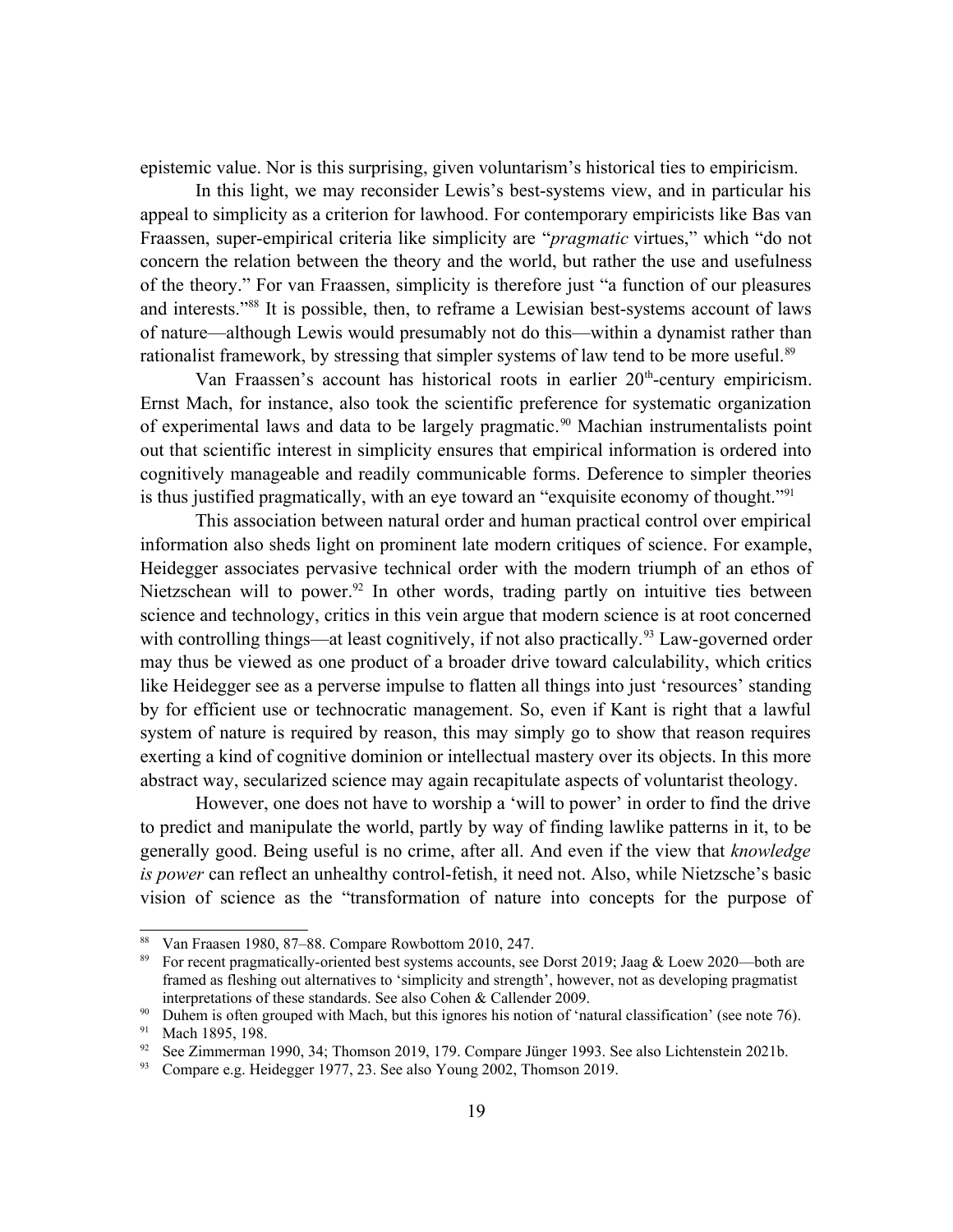mastering nature" may be approving, he still harshly criticizes scientistic drives to render all things 'calculable'.<sup>[94](#page-19-0)</sup> It may even be to Nietzsche's credit that his critique of scientism is less sentimental than Heidegger's critique of 'Nietzschean' scientism: concerns about human control should be met with more respect for power in nature, not fear of ourselves. Even if science masters its objects, that is, this may just make it like all forces in nature.<sup>[95](#page-19-1)</sup> A deeper worry is that faith in science can lead us to conflate mastery with rationalization and so to devalue both arational natural forces and non-scientific kinds of understanding.

A second basic way to secularize voluntarism is to translate God's freedom into natural contingency, without invoking any anthropomorphic will. In a human-centered outlook, this could involve viewing laws of nature as partial constraints on events rather than as comprehensively determining them. This tracks a wider divide between 'freedomexcluding' and 'freedom-granting' ideas of legality, as Yemima Ben-Menahem notes:

On the first, usually deemed applicable to state officials, everything that they are not mandated by law to do is prohibited. On the second, usually deemed applicable to citizens, everything that is not prohibited by law is permitted. Similarly, we can think of the constraints imposed on natural processes either as necessitating everything that happens, or as excluding certain occurrences, but leaving a considerable amount of freedom: whatever is not excluded may happen.<sup>[96](#page-19-2)</sup>

Adopting one versus the other of these two legal models may affect empirical scientific methodology—the freedom-excluding model may, for instance, lead physicists to try to derive the values of physical constants, like particles' masses, from underlying principles instead of accepting them as 'brute facts'.[97](#page-19-3) But the choice can also have important ethical implications. For example, Ben-Menahem points out that different views of contingency and inevitability in history can impact divergent explanations of, and attitudes toward, issues like gender-based sociopolitical inequality.<sup>[98](#page-19-4)</sup> In this light, there may be deep resonances between value-laden emphasis on contingency in nature and adopting a freedom-including model of law that secularizes some aspects of voluntarist theology.

In a distinct variation on this theme, Nancy Cartwright advocates for abandoning the idea of "universal rule of law," replacing laws with "powers and mechanisms" as "the source of order in nature."<sup>[99](#page-19-5)</sup> One benefit of this, she argues, is ethical: "[t]he contingency of events that can be allowed once the universal rule of law is rejected can leave space for

<span id="page-19-0"></span><sup>94</sup> *The Will to Power* §610; *The Gay Science* §373. For discussion, see Lichtenstein 2021b.

<span id="page-19-1"></span><sup>95</sup> Not all interaction is or should be hierarchical, but many asymmetrical relations of influence in nature are unproblematic—and humans exerting control over various parts of nature is perfectly acceptable.

<span id="page-19-2"></span><sup>96</sup> Ben-Menahem 2018, 18.

<span id="page-19-3"></span><sup>97</sup> Ben-Menahem 2018, 19.

<span id="page-19-4"></span><sup>98</sup> Ben-Menahem 2018, 46–47.

<span id="page-19-5"></span><sup>&</sup>lt;sup>99</sup> Cartwright 2016, 56.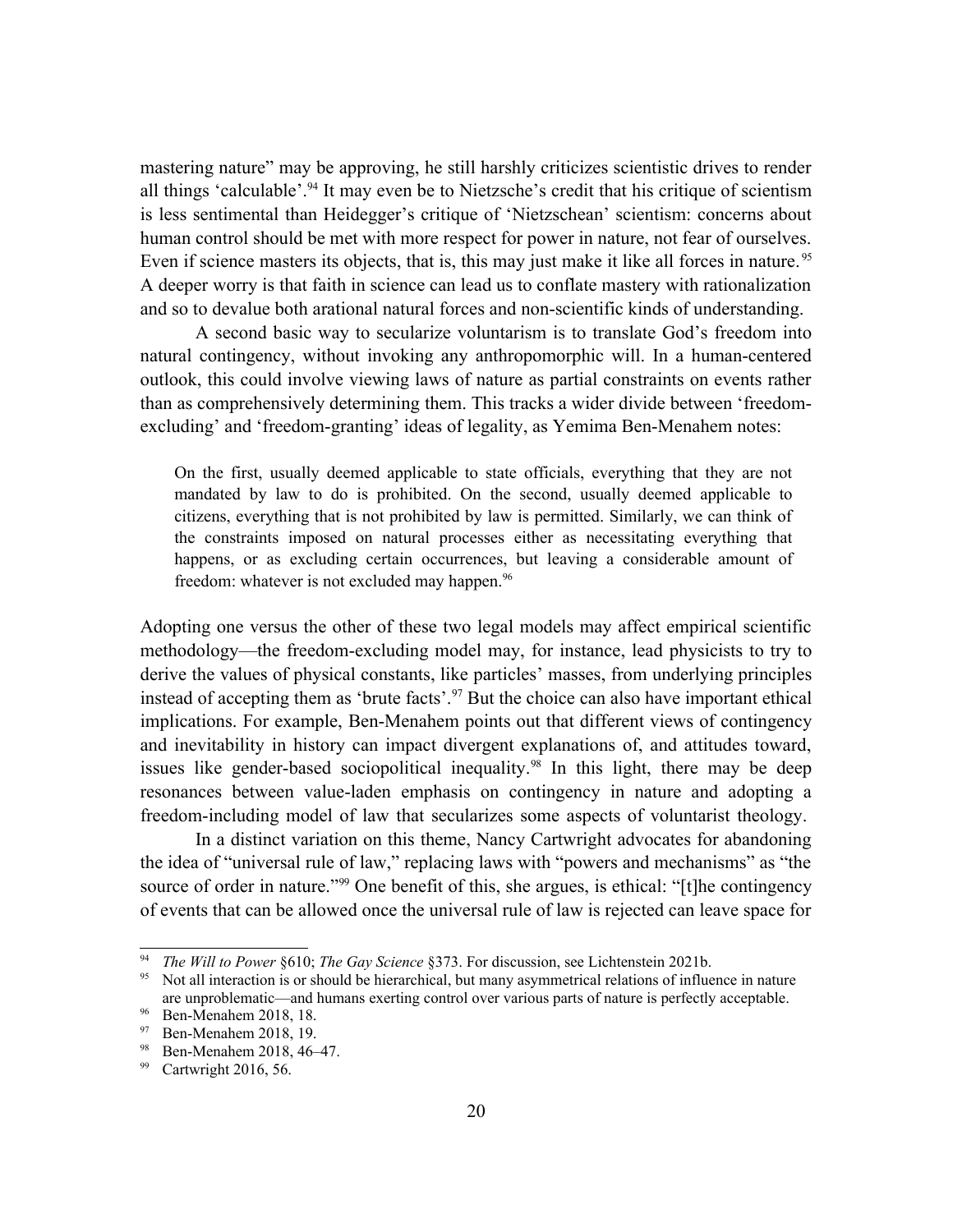us to play an active role in what the world will come to be like."<sup>[100](#page-20-0)</sup> Of course, others will insist that agency is compatible with exhaustive determination by universal natural laws.

None of this is to say that ethical or political commitment to specific ideals of freedom can or should settle the answers to questions like *'Will we be able to find deterministic laws of history?'* or *'Is there an underlying reason why the Higgs boson has a mass of 125 GeV, rather than some other value?'*. These are empirical questions, in large part. Still, ideas about freedom can affect appraisals of the prior probability of different answers to questions like these. Ethical or political values can also affect extraepistemic aspects of scientific method, like assessing which questions are most worth addressing. And, for better or worse, social values may even affect our basic standards of explanatory value or theoretical virtue. But also vice versa: scientific metaphysics and methods can influence ethics, just as ethical ideals can influence approaches to science.

## **7. Ecocentric Dynamism: Valuing Impersonal Power**

Not all paths to secularizing voluntarist theology involve focusing on human freedom or pragmatic interests. According to a more ecocentric version of dynamism, the value of pursuing lawlike order in science directly reflects the value of impersonal causal power or arational patterns in nature. For those who accept that humans are not the center of reality but who also do not posit a personal God, this approach to laws of nature has clear advantages, despite being commonly overlooked. It also avoids the claim that abstract form ultimately grounds physical reality—which is contentious metaphysics, but also, in many cases, a way of indirectly praising our own rationality or intelligence.

One less anthropocentric way of secularizing emphasis on God's free will is to stress that laws of nature are contingent.<sup>[101](#page-20-1)</sup> This could just mean that the specific content of laws of nature is not logically necessary or otherwise 'required by reason'. Intuitively, then, the actual laws of nature could have been different, whereas  $1 + 1$  is 2 in all possible worlds. For example, certain basic physical constants, like the elementary charge or the fine structure constant, may just be brute facts despite figuring in fundamental laws. It also may well be impossible to know a priori whether phenomena like action at a distance are too 'spooky' or 'unintelligible' to be real, or whether phenomena like straight-line motion are so 'natural' that they must be the physical default. Or, if laws are necessary insofar as they track necessary connections between causal powers and their effects, still, the existence of these causal powers is presumably contingent.<sup>[102](#page-20-2)</sup> Laws of nature are also

<span id="page-20-0"></span><sup>&</sup>lt;sup>100</sup> Cartwright 2016, 60. Cartwright qualifies that her focus on contingency is "not motivated by the free will problem," but rather stems from an aspiration to metaphysical modesty (ibid., 60). Still, conscious 'motivation' by ethical views is not the only way that metaphysics can reflect or reinforce ethical views.

<span id="page-20-1"></span><sup>101</sup> Certain metaphysicians do argue that (some or all) laws of nature are *necessary* truths—e.g. see Bird 2005; Ellis 2001. Cf. Sidelle 2002; Vetter 2012. I address Bird-style dispositional essentialism, below.

<span id="page-20-2"></span><sup>&</sup>lt;sup>102</sup> Compare Bird's claim that his 'dispositional essentialism' "entails that laws are necessary at least in the weak sense that they hold in all possible worlds where the grounding universal exists" (Bird 2007, 169).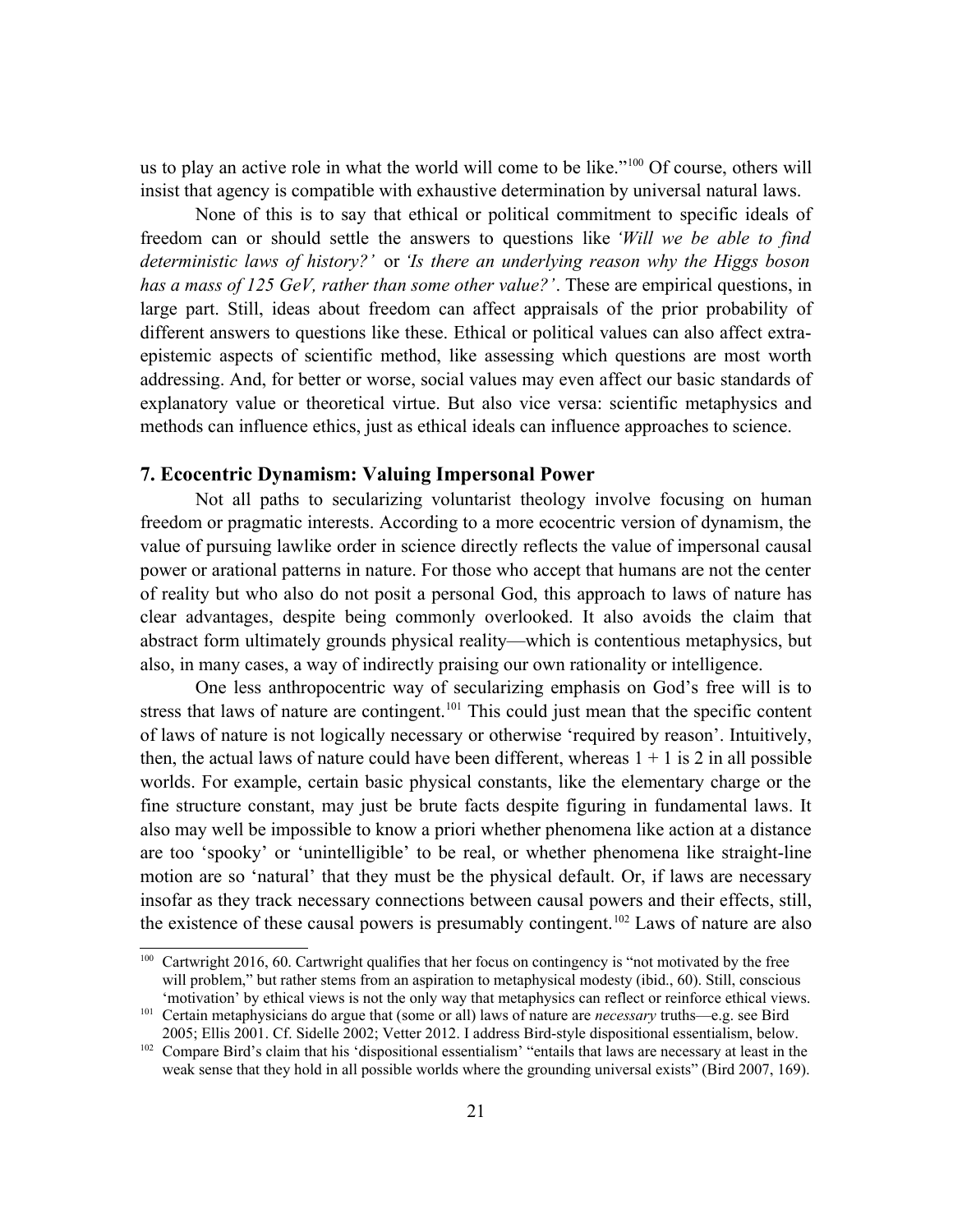arational, if we reject personified gods, in the sense that no intelligent being has set them in place. Even if laws of nature provide reasons for (law-governed) phenomena, there are no reasons for basic laws themselves. Or, if causal relations are reasons for basic laws, still, most causal powers are wholly impersonal and arational. So, while intelligent beings like humans can use laws of nature to understand phenomena, there is a sense in which we ultimately cannot understand laws themselves: they are arational and so empirical.

For Newton, God's 'absolute' power was tied to the possibility of miracles, or violations of the laws that reflect God's regularly 'ordained' power.[103](#page-21-0) But secular reinterpretations of divine Power may forgo miracles, insisting just that laws of nature are contingent (even if inviolable), and rejecting putative links between causal and rational order, or Spinozistic parallels between physical necessity and conceptual entailment.

In this light, consider ongoing efforts to analyze laws of nature in terms of a relation of "non-logical or contingent necessitation" between universals, as in views developed by Dretske, Tooley, and Armstrong.<sup>[104](#page-21-1)</sup> In response to challenges to elaborate what this necessity relation comes to, Armstrong later identified it with "the causal relation[...]now hypothesized to relate types not tokens."[105](#page-21-2) So, even if laws of nature do not govern the world themselves, merely descriptive laws may still track concrete powers which govern nature by causing regular physical effects.<sup>[106](#page-21-3)</sup> One might value the scientific pursuit of laws of nature, then, at least partly insofar as one values causal power itself—if not especially the causal power exerted by general kinds of concrete things, like magnetic fields generically. This is one basic path to secularizing voluntarist focus on God's freedom, by way of teasing impersonal Power further apart from anthropomorphic Will.

But the most de-anthropomorphized, and in this sense secularized, analyses of causality may be Humean ones that divorce it from power, too. Robust natural necessity or causation can be tied to actions and hence to agents, after all, whereas a thin notion of regular association (as in Humean supervenience) can be understood without agents.<sup>[107](#page-21-4)</sup> On the other hand, to the extent that this Humean landscape is a more disenchanted field of inert patterns—just one static little fact after another,<sup>[108](#page-21-5)</sup> with no active agents or even impersonal 'doers' to identify with—it may be harder to find deep value in it. This is one reason why Humean views fit well with focus on a quasi-transcendent human subject of

<span id="page-21-0"></span><sup>103</sup> See Harrison 1995, 2002; Henry 2009.

<span id="page-21-1"></span><sup>104</sup> Armstrong 1983, 85. See also Dretske 1977; Tooley 1977, 1987.

<span id="page-21-2"></span><sup>&</sup>lt;sup>105</sup> Armstrong 1993, 422.

<span id="page-21-3"></span><sup>106</sup> Views of this sort may even have a Humean dimension. E.g. Demarest (2017) defends a "Potency-Best System Account of Laws," pairing a Humean view of *laws* (as systematizing, not governing, the world) with an anti-Humean *fundamental ontology* (including basic 'potencies' in nature). Compare Bird 2007. Demarest (2017, 44) takes Drestke, Tooley, and Armstrong all to claim that laws govern nature. Note, then, that when I say laws describe causes without governing, I do not ascribe this view to Armstrong.

<span id="page-21-4"></span><sup>&</sup>lt;sup>107</sup> Thanks to Yemima Ben-Menahem for this suggestion.

<span id="page-21-5"></span><sup>&</sup>lt;sup>108</sup> Compare Lewis's description of Humean Supervenience as the view that "all there is to the world is a vast mosaic of local matters of particular fact, just one little thing and then another" (Lewis 1986d, ix).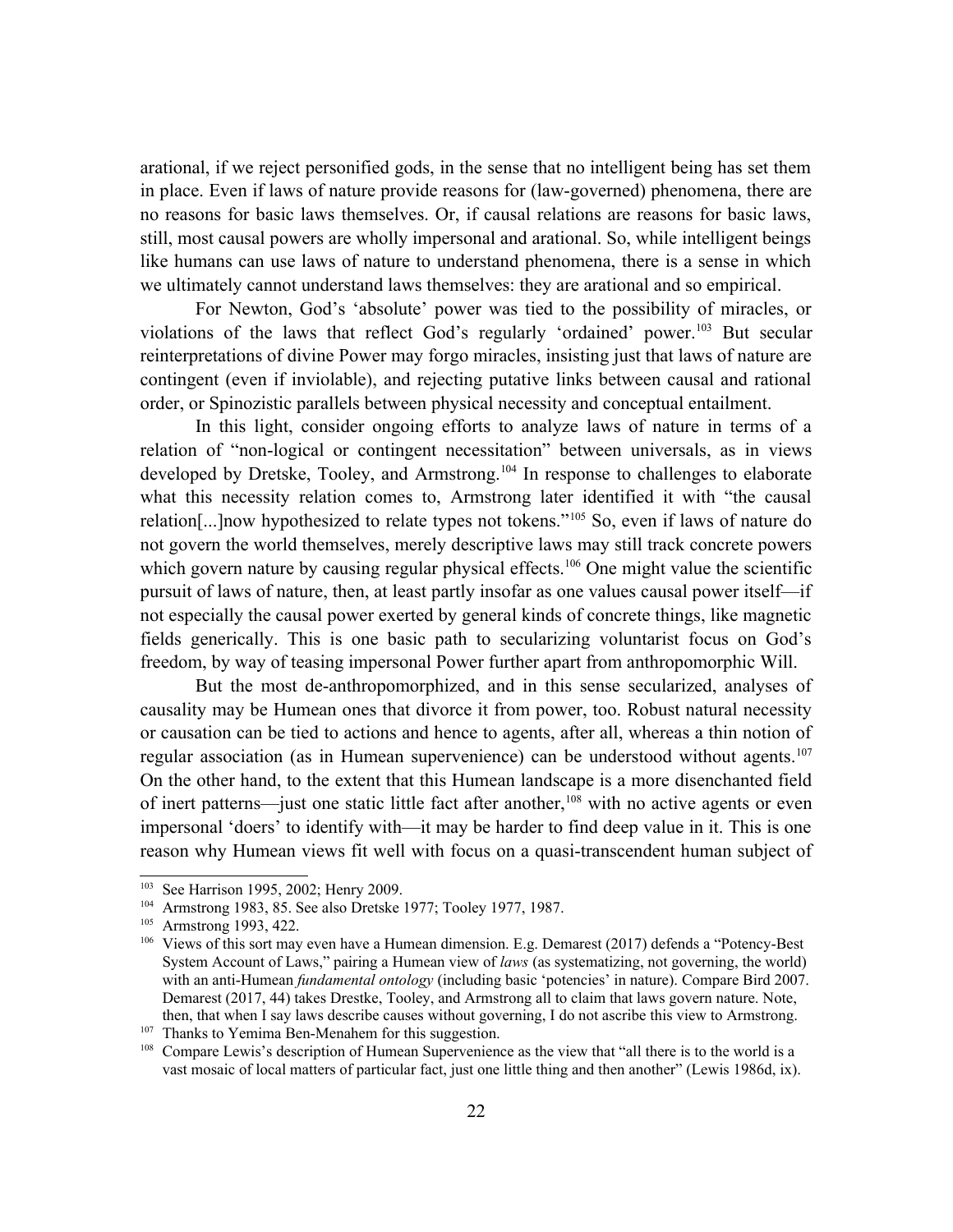practical or theoretical rationality: they present fundamental physical reality as devoid of immanent reason or power, in a way that can make human agency seem more valuable, by contrast.[109](#page-22-0) Nature becomes a blank slate that has deeper meaning only in relation to us. This image of a world stripped of its own reason and power can be tied to Heidegger's critique of a modern drive to reduce all things to just resources standing by for use. Or, in an ecological twist on Nietzsche, one might embrace this objectifying aspect of Humean views, while also valuing how impersonal forces in nature equally work to 'objectify' us.

Why would impersonal causal power or arational necessity be valuable, in itself? The idea is less strange than it may seem; in fact, it is intuitive. Think of being awestruck in the face of overwhelming natural forces, like hurricane winds or the sheer mass of a cliff face. Or consider how often polytheistic religions posit gods that personify powers like the sun and ocean, or phenomena like life and death or time and necessity. Maybe natural order is an image of primal forces broadly like these, then, and less so a mark of cosmic rationality or human interests. To pursue lawlike natural order out of basic respect for causal power or physical necessity is no more odd, in itself, than are attitudes of awe or respect before the causal power of 'divine' forces. Nor does this have to be the only source of value in revealing laws of nature, for it to be one important source of this value.

Rationalists like Kant work to explain aesthetic experiences of the sublime, like those elicited by forces of nature, in terms of a feeling of the deeper superiority of reason over sense<sup>[110](#page-22-1)</sup>—just as he works to relate law-governed order to a pure 'idea of reason'. But Kant may be wrong, in both cases. It may seem absurd to respect impersonal forces. But from another standpoint it seems equally absurd to treat natural science or aesthetic response to nature as just an occasion to celebrate our own intellect or power over nature. This is a basic failure of objectivity: a lack of receptivity to value in the broader world.<sup>[111](#page-22-2)</sup>

Dynamists may further distinguish internal and external physical necessity, in the spirit of Aristotle's distinction between nature (*physis*) as "a cause of movement in the thing itself" and force (*dunamis*) as "a cause in something else, or in the thing itself regarded as something else."[112](#page-22-3) Stones move downwards by nature, then, but upwards only "on compulsion and by force."[113](#page-22-4) As the religious idea of an omnipotent Law-Giver is secularized, it can thus be replaced either by the idea of matter conforming to lawlike patterns by its own nature, or else by the idea of patterns in observable phenomena which are caused by underlying forces*.* [114](#page-22-5) In this light, one might value lawlike order vis-à-vis

<span id="page-22-0"></span><sup>109</sup> A similar critique applies to Kantians vis-à-vis (what they see as) inscrutable 'things in themselves'.

<span id="page-22-1"></span><sup>110</sup> Compare Kant 2000, 5: 251–260.

<span id="page-22-2"></span><sup>&</sup>lt;sup>111</sup> For elaboration of this ideal of objectivity in application to art, see Lichtenstein 2021c. On how Kant's aesthetics encodes a rationalistic view of humanity, and a distinct approach, see also Lichtenstein 2019.

<span id="page-22-3"></span><sup>112</sup> Aristotle, *De Caelo* 310b. See also Machamer 1978.

<span id="page-22-4"></span><sup>113</sup> Aristotle, *Eudemian Ethics* 1224a15.

<span id="page-22-5"></span><sup>&</sup>lt;sup>114</sup> Compare T. C. Hammond's claim that natural processes are "no longer conceived as the arbitrary determinations of creative power," but rather as "the necessary expressions of an inner reality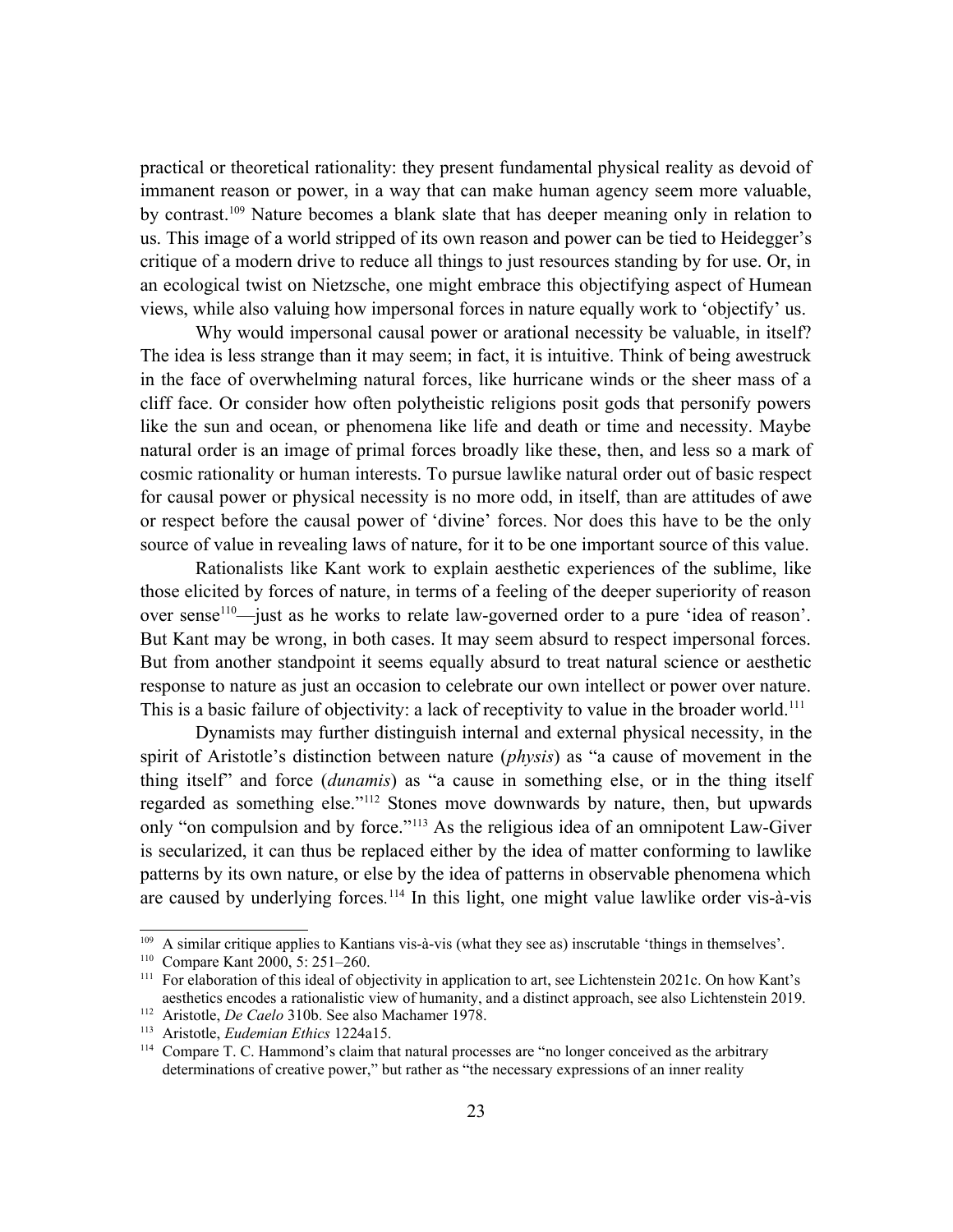either 'natural' or 'enforced' order. That is, building on Nietzsche's claim that the idea of laws of nature can be analyzed either so as to "comfortably accommodate the democratic instincts of the modern soul"—by reading "equality before the law" into nature<sup>[115](#page-23-0)</sup>—or else in terms of "a tyrannically ruthless and pitiless execution of power claims," the value of laws of nature could be rooted in the value of either obedience to internally-given laws or compulsion by superior external force.<sup>[116](#page-23-1)</sup> This difference may have ethical and political implications, as well as effects on scientific imagination. Inner necessity is intuitively tied to freedom, for instance, in a way that external force is not. Freedom, not to do otherwise, but in a sense closer to autonomy: acting in accord with one's own nature. We arguably fail to be free in this sense when we are weak-willed, or ruled by alien desires. But even a stone may be 'self-determined' insofar as its own mass makes it fall or press down, and 'unfree' insofar as it is cast up by force. So, ecocentric dynamism could be tied to seeing freedom as an inner necessity ubiquitous in nature. Or it could be tied to shifts away from moralized focus on freedom, toward frank recognition of external conditions of and limits on agency. After all, a stone falls to the ground 'by its nature' only given Earth's gravity.

Finally, lawlike order can be valued as constant being. By contrast, as Water Stace notes, the "unreality of the world" has often been associated with "its character as *flux*":

In Plato's doctrine it is always on the becoming of the world that the predicate of unreality is fastened. Being is real, becoming, because it participates both in being and in non-being is the half-real. In Indian thought, too, it is especially the fleetingness of things which makes them unreal. And the unreality of time has always been a favorite doctrine of idealistic philosophers.[...]The passage of time means to most men primarily the loss of dear ones, the onset of old age, death. Therefore the flux of the world is, in the imagination of men, deeply identified with the evil of the world, the inner worthlessness of things. Hence if unreality means worthlessness, it is above all time and change which are felt to be unreal.<sup>[117](#page-23-2)</sup>

Stace's focus is mysticism in religion. But it is no more inherently religious to value laws of nature as a sign of fixed order than it is to value them as a sign of cosmic intelligibility or the dignity of human reason. And if laws are analyzed as concrete patterns or in terms of causal powers, one avoids most of what can make Plato's view seem too otherworldly. Impermanence does not have to be worthless, for timeless being to merit our respect. But laws of nature can also help us to understand how change and stable form are interrelated.

Regardless of its exact elaboration, ecocentric dynamism about laws of nature can reflect a rejection of anthropocentrism and a basic embrace of environmental value.

developing itself in and by these very processes"—which he links to the idea of an immanent God

<sup>(</sup>Hammond 1911, 198). To others, 'arbitrary determinations of creative power' presumably sounds apt.

<span id="page-23-0"></span><sup>115</sup> Compare Jacob and Jacob 1980, 255–256; Christianson 1984, 307 (cf. Force 1990, 91–92).

<span id="page-23-1"></span><sup>116</sup> Nietzsche 2002, 30; see also Ben-Menahem & Ben-Menahem 2020, 53. Compare Nietzsche 1996, 216.

<span id="page-23-2"></span><sup>&</sup>lt;sup>117</sup> Stace 1952, 129–130. To be clear, Stace is here discussing religious mysticism and not laws of nature.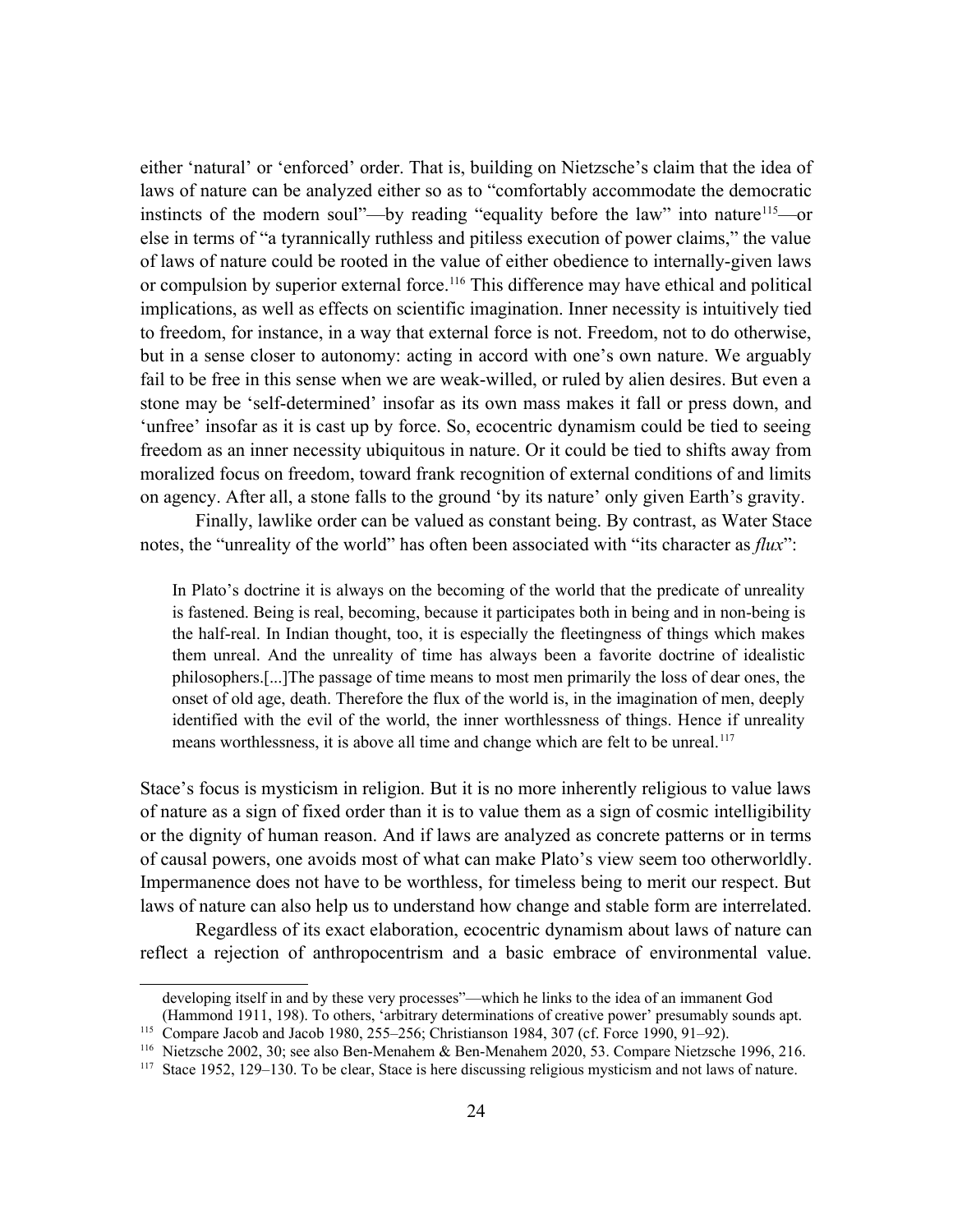Whether one shows respect for causally-central natural kinds, or arational necessity, or brute patterns, or natural motion, or enforced order, or fixed being, one emphasizes traits that are fully expressed within impersonal nature at least as much as within humans. Physical necessity and causal power are not bound to intellect or reason in the way that laws of nature are, for religious or secular rationalists. But if lawlike order reflects the impact of inhuman causal powers, it is also less directly tied to human freedom or control over nature than it is for anthropocentric offshoots of voluntarism. By shifting focus away from distinctively human virtues and interests, views that connect lawlike order to more impersonal forces may help us to recover a deeper feeling for value in the natural world.

#### WORKS CITED

- Armstrong, D. M. (1983). *What Is a Law of Nature?* Cambridge University Press.
- Armstrong, D. M. (1993). The Identification Problem and the Inference Problem. *Philosophy and Phenomenological Research*, *53*, 421–422.
- Beebee, H. (2000). The Non-Governing Conception of Laws of Nature. *Philosophy and Phenomenological Research*, *61*(3), 571–594.
- Beiser, F. C. (2002). *German Idealism: The Struggle against Subjectivism, 1781–1801*. Harvard University Press.
- Beiser, F. C. (2003a). *The Romantic Imperative: The Concept of Early German Romanticism*. Harvard University Press.
- Beiser, F. C. (2003b). Hegel and *Naturphilosophie*. *Studies in History and Philosophy of Science, Part A*, *34*, 135-147.
- Belot, G. (2010). Transcendental idealism among the Jersey metaphysicians. *Philosophical Studies*, *150*, 429–438.
- Belot, G. (forthcoming). Ratbag Idealism. In Y. Ben-Menahem (Ed.), *Rethinking the Concept of Law of Nature*. Springer.
- Ben-Menahem, H., & Ben-Menahem, Y. (2020). The rule of law: Natural, human, and divine. *Studies in History and Philosophy of Science Part A*, *81*, 46–54.
- Ben-Menahem, Y. (2018). *Causation in Science*. Princeton University Press.
- Bhogal, H. (2020). Humeanism about laws of nature. *Philosophy Compass*, *15*(8), e12696.
- Bird, A. (2005). The Dispositionalist Conception of Laws. *Foundations of Science*, *10*, 353–370.
- Bird, A. (2007). *Nature's Metaphysics: Laws and Properties*. Oxford University Press.
- Boyle, R. (1686). *A Free Enquiry Into the Vulgarly Receiv'd Notion of Nature; Made in an Essay, Address'd to a Friend*. Printed by H. Clark for John Taylor. (Original work published 1686)
- Breitenbach, A. (2018). Laws and Ideal Unity. In W. Ott & L. Patton (Eds.), *Laws of Nature* (pp. 108–121). Oxford University Press.
- Burtt, E. A. (1925). *The Metaphysical Foundations of Modern Science*. Kegan Paul, Trench, Trubner & Co.
- Calvin, J. (1960). *Institutes of the Christian Religion* (Vol. 1) (J. T. McNeill, Ed.) (F. L. Battles, Trans.).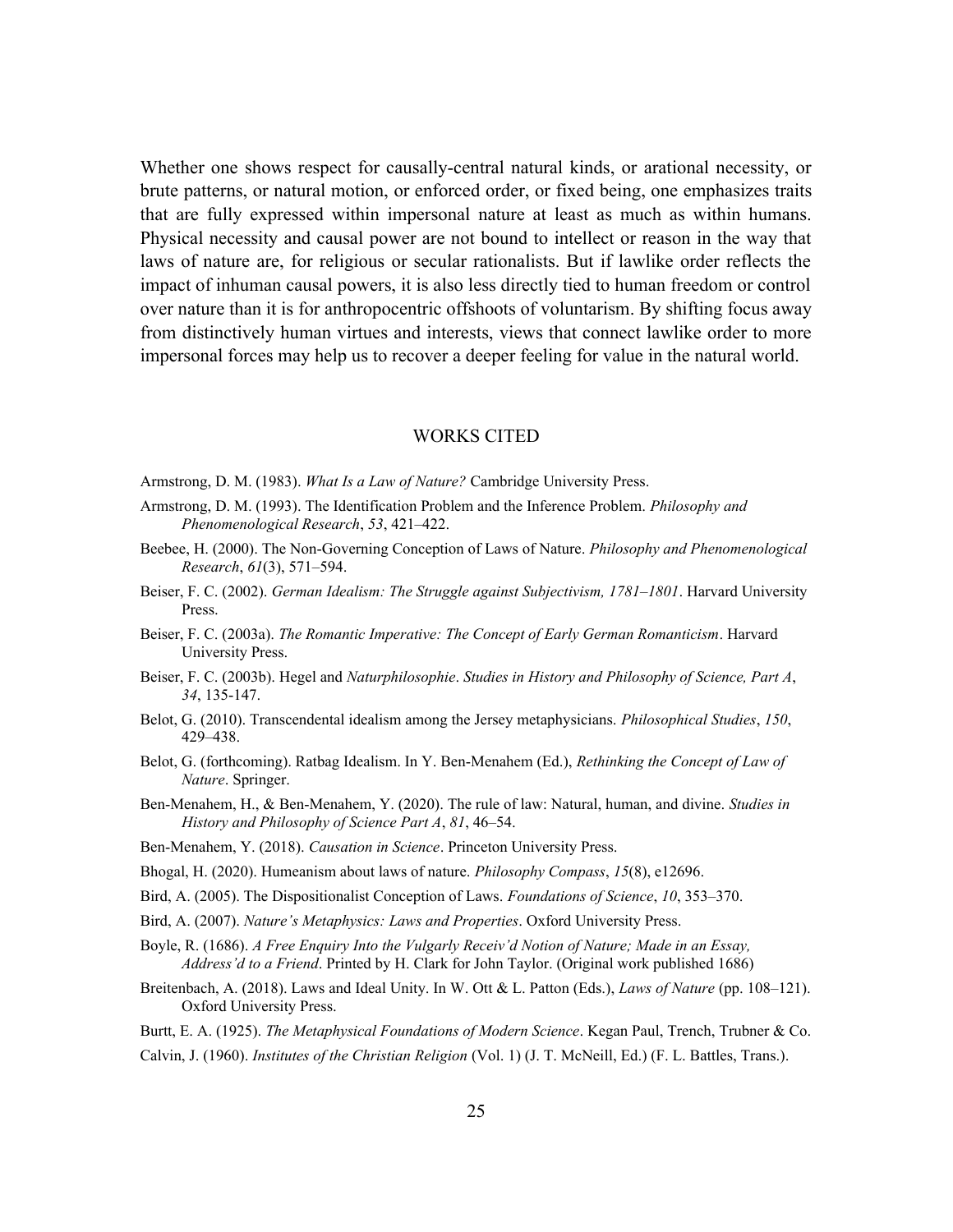Westminster John Knox Press. (Original work published 1536)

Carroll, J. (1994). *Laws of Nature*. Cambridge University Press.

Cartwright, N. (1983). *How the Laws of Physics Lie*. Oxford University Press.

- Cartwright, N. (1999). *The Dappled World: A Study of the Boundaries of Science*. Cambridge University Press.
- Cartwright, N. (2016). Contingency and the order of nature. *Studies in History and Philosophy of Science Part C: Studies in History and Philosophy of Biology and Biomedical Sciences*, *58*, 56–63.
- Cartwright, N., & Ward, K. (Eds.) (2016). *Rethinking Order: After the Laws of Nature*. Bloomsbury.
- Cassirer, E. (1910). *Substanzbegriff und Funktionsbegriff: Untersuchungen über die Grundfragen der Erkenntniskritik*. Bruno Cassirer.
- Christianson, G. E. (1984). *In the Presence of the Creator: Isaac Newton and His Times*. The Free press.
- Cohen, I. B. (1958) (Ed.). *Isaac Newton's Papers and Letters on Natural Philosophy and related documents.* Harvard University Press.
- Cohen, J., & Callender, C. (2009). A better best system account of lawhood. *Philosophical Studies*, *145*(1),  $1 - 34$ .
- Crombie, A. C. (1996). Infinite Power and the Laws of Nature: A Medieval Speculation. In *Science Art, and Nature in Medieval and Modern Thought* (Hambledon Press), 67–88.
- Crosby, Donald A. (2003). Transcendence and Immanence in a Religion of Nature. *American Journal of Theology & Philosophy*, *24*(3), 245–259.
- Daston, L., & Stolleis, M. (Eds.). (2009). *Natural law and laws of nature in early modern Europe: jurisprudence, theology, moral and natural philosophy*. Ashgate.
- Davis, E. B. (1991). God, Man, and Nature: The Problem of Creation in Cartesian Thought. *Scottish Journal of Theology*, *44*, 325–348.
- Demarest, H. (2017). Powerful Properties, Powerless Laws. In J. D. Jacobs (Ed.), *Causal Powers* (pp. 38– 53). Oxford University Press.
- Descartes, R. (1982). *Principles of Philosophy* (V. R. Miller & R. P. Miller, Trans.). Kluwer. (Original work published 1644)
- Descartes, R. (1991). *The Philosophical Writings of Descartes, Volume III: The Correspondence* (J. Cottingham, R. Stoothoff, D. Murdoch, & A. Kenny, Trans.). Cambridge University Press.
- Dorst, C. (2019). Towards a Best Predictive System Account of Laws of Nature. *British Journal for the Philosophy of Science*, *70*(3), 877–900.
- Dretske, F. I. (1983). Laws of Nature. *Philosophy of Science*, *44*(2), 248–268.
- Duhem, P. (1991). *The Aim and Structure of Physical Theory* (2<sup>nd</sup> ed.) (P. P. Wiener, Trans.). Princeton University Press. (Original work published 1914)
- Dupré, L. (1976). Transcendence and Immanence as Theological Categories. *Proceedings of the Catholic Theological Society of America*, *31*, 1–10.
- Einstein, A. (1949). *The World As I See It* (A. Harris, Trans.). Watts & Co. (Original worked published 1934)
- Ellis, B. (2001). *Scientific Essentialism*. Cambridge University Press.
- Feuerbach, L. (1957). *The Essence of Christianity* (G. Eliot, Trans.). Harper. (Original work published 1841)
- Force, J. E. (1990a). Newton's God of Dominion: The Unity of Newton's Theological, Scientific, and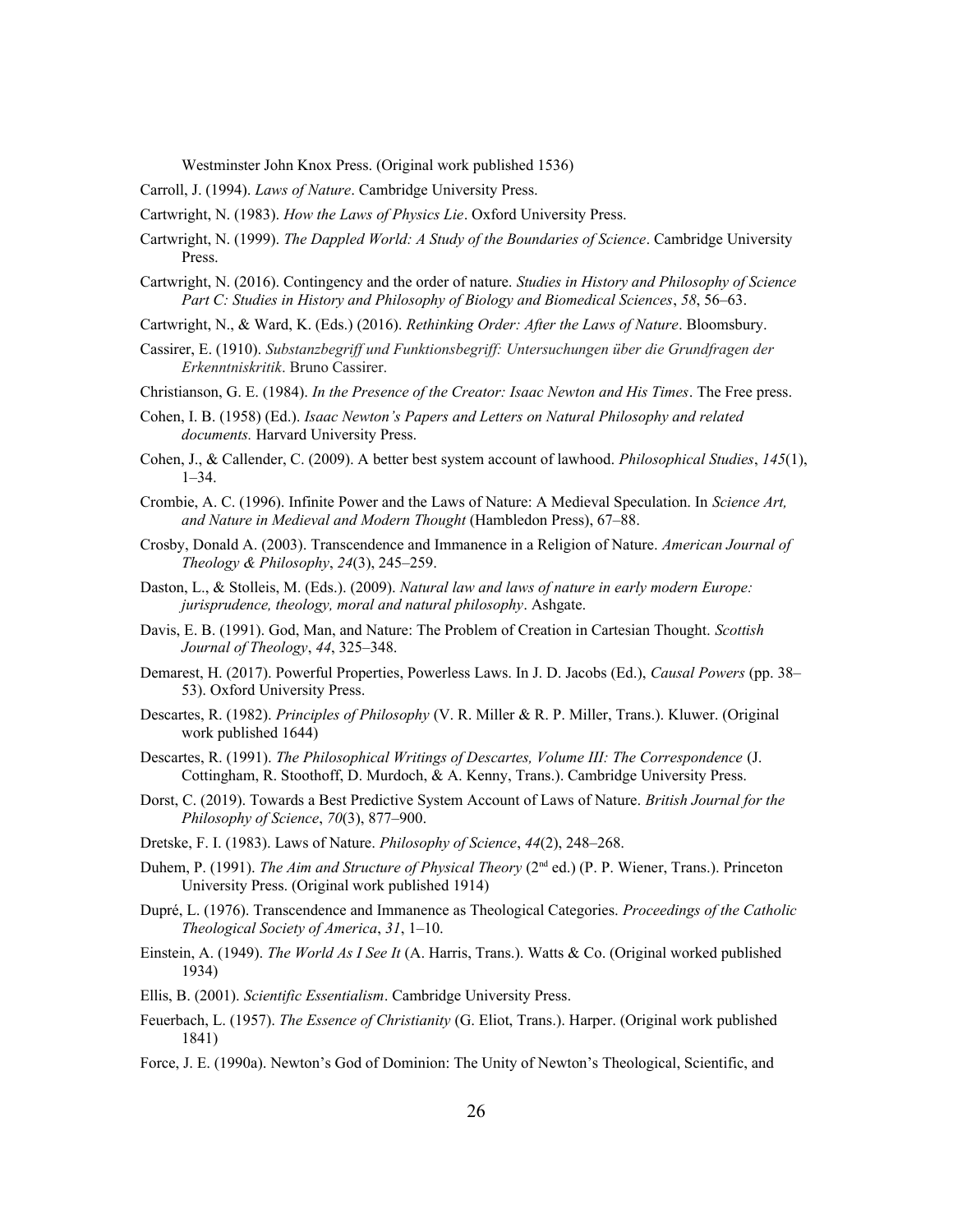Political Thought. In Je. E. Force and R. H. Popkin, *Essays on the Context, Nature, and Influence of Isaac Newton's Theology* (pp. 75–102). Kluwer.

- Foster, M. B. (1934). The Christian Doctrine of Creation and the Rise of Modern Natural Science. *Mind*, *43*(172), 446–468.
- Foster, M. B. (1935). Christian Theology and Modern Science of Nature (I.). *Mind*, *44*(176), 439–466.
- Foster, M. B. (1936). Christian Theology and Modern Science of Nature (II.). *Mind, 45*(177), 1–27.
- Friedman, M. (1992). Causal Laws and the Foundations of Natural Science. In P. Guyer (Ed.), *The Cambridge Companion to Kant* (pp. 161–99). Cambridge University Press.
- Friedman, M. (2000). *A Parting of the Ways: Carnap, Cassirer, and Heidegger*. Open Court.
- Friedman, M. (2013). *Kant's Construction of Nature: A Reading of the Metaphysical Foundations of Natural Science*. Cambridge University Press.
- Garber, D. (2013). God, Laws, and the Order of Nature: Descartes and Leibniz, Hobbes, and Spinoza. In E. Watkins (Ed.), *The Divine Order, The Human Order, and the Order of Nature* (pp. 45–66). Oxford University Press.
- Giere, R. N. (1999). *Science without Laws*. The University of Chicago Press.
- Guthrie, W. K. C. (1975). *A History of Greek Philosophy, v. IV: Plato: the man and his dialogues, early period*. Cambridge University Press.
- Hammond, T. C. (1911). Immanence and Transcendence. *The Irish Church Quarterly*, *4*, 198–215.
- Harrison, P. (1995). Newtonian science, miracles, and the laws of nature. *Journal of the History of Ideas*, *56*, 531–553.
- Harrison, P. (2002). Voluntarism and early modern science. *History of science, 40*, 63–89.
- Harrison, P. (2004). Was Newton a Voluntarist? In J. E. Force & S. Hutton (Eds.), *Newton and Newtonianism: New Studies, International Archives of the History of Ideas 188 (pp. 39–63). Kluwer.*
- Harrison, P. (2009). Voluntarism and the origins of modern science: A reply to John Henry. *History of Science, 47*(2), 223–231.
- Harrison, P. (2013). Laws of Nature in Seventeenth-Century England: From Cambridge Platonism to Newtonianism. In E. Watkins (Ed.), *The Divine Order, the Human Order, and the Order of Nature: Historical Perspectives* (pp. 127–148). Oxford University Press.
- Heidegger, M. (1977). *The Question Concerning Technology and Other Essays* (W. Lovitt, Trans.). Garland.
- Hempel, C. G. (1965). *Aspects of Scientific Explanation*. The Free Press.
- Henry, J. (1994). 'Pray Do Not Ascribe That Notion to Me': God and Newton's Gravity. In J. E. Force & R. H. Popkins (Eds.), *The books of nature and scripture: Recent essays on natural philosophy, theology and biblical criticism in the Netherlands of Spinoza's time and the British Isles of Newton's time* (pp. 123–147). Springer.
- Henry, J. (2004). Metaphysics and the Origins of Modern Science: Descartes and the Importance of Laws of Nature. *Early Science and Medicine*, *9*(2), 73–114.
- Henry, J. (2009). Voluntarist theology at the origins of modern science: A response to Peter Harrison. *History of Science, 47*(1), 79–113.
- Henry, J. (2011). Gravity and *De gravitatione*: The development of Newton's ideas on action at a distance. *Studies in History and Philosophy of Science Part A*, *42*, 11–27.
- Henry, J. (2014). Newton and action at a distance between bodies—A response to Andrew Janiak's 'Three Concepts of Causation in Newton.' *Studies in History and Philosophy of Science Part A*, *47*, 91–97.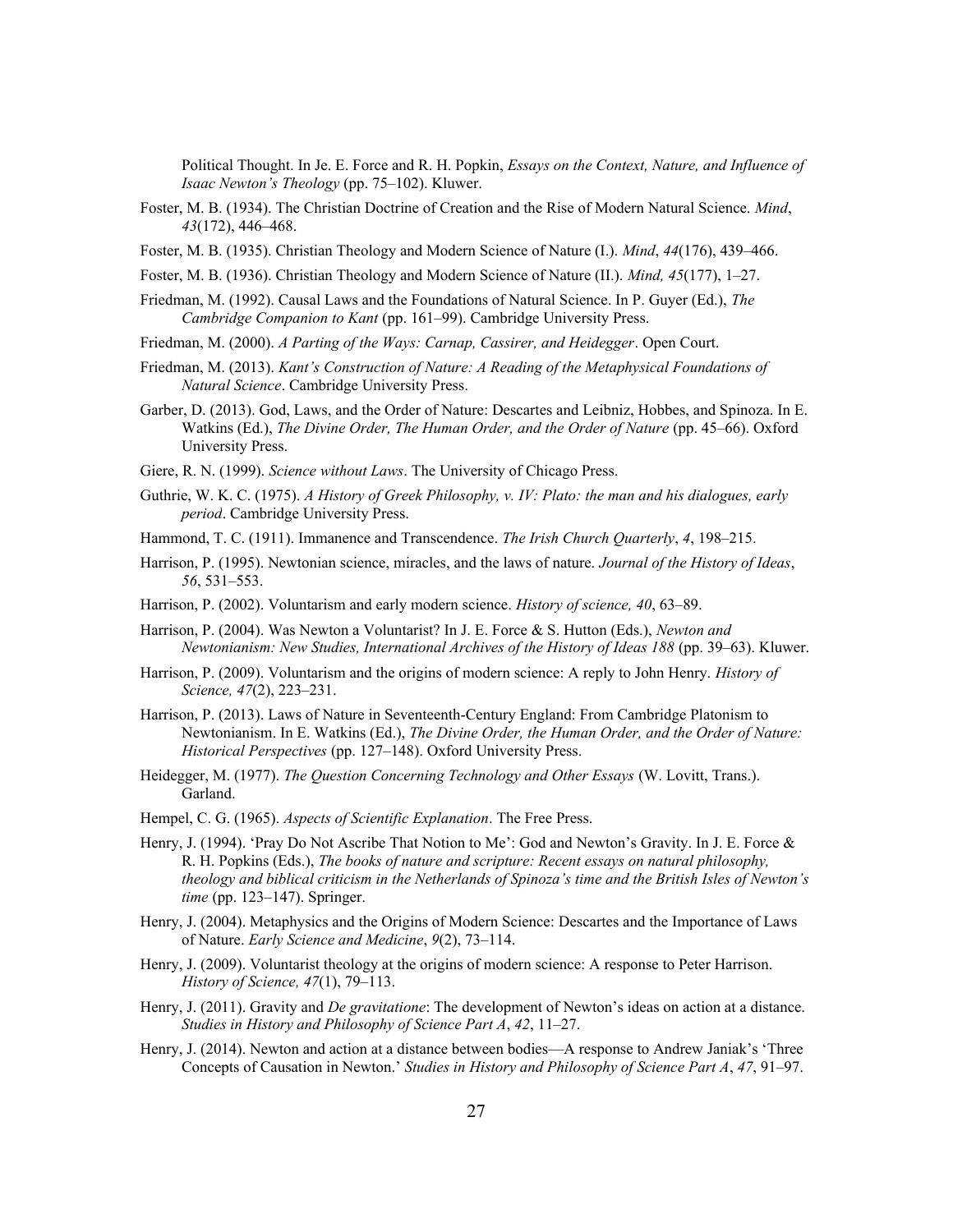Hildebrand, T. (2020). Non-Humean theories of natural necessity. *Philosophy Compass*, *15*, e12662.

- Insole, Christopher (2011). Kant's Transcendental Idealism and Newton's Divine Sensorium. *Journal of the History of Ideas*, *72*(3), 413–436.
- Jacob, J. R., & Jacob, M. C. (1980). The Anglican Origins of Modern Science: The Metaphysical Foundations of the Whig Constitution. *Isis*, *71*(2), 251–267.
- Jaag, S., & Loew, C. (2020). Making best systems *best for us*. *Synthese*, *197*, 2525–2550.
- Janiak, A. (2008). *Newton as Philosopher*. Cambridge University Press.
- Janiak, A. (2013). Three concepts of causation in Newton. *Studies in History and Philosophy of Science Part A*, *44*, 396–407.
- Jünger, E. (1993). Total Mobilization. In R. Wolin (Ed.), *The Heidegger Controversy: A Critical Reader*  (pp. 119–139). The MIT Press. (Original work published 1930)
- Kant, I. (1998). *The Critique of Pure Reason* (P. Guyer & A. W. Wood, Trans.). Cambridge University Press. (Original work published 1781 (1<sup>st</sup> ed.), 1787 (2<sup>nd</sup> ed.))
- Kant, I. (2000). *Critique of the Power of Judgment* (P. Guyer & E. Matthews, Trans.). Cambridge University Press. (Original work published 1790)
- Kedar, Y., & Hon, G. (2017). 'Natures' and 'Laws': The making of the concept of law of nature—Robert Grosseteste (c. 1168–1253) and Roger Bacon (1214/1220–1292). *Studies in the History and Philosophy of Science*, *61*, 21-31.
- Kitcher, P. (1986). Projecting the Order of Nature. In Re. E. Butts (Ed.), *Kant's Philosophy of Physical Science* (pp. 201–235). Springer.
- Klaaren, E. M. (1977). *Religious Origins of Modern Science: Belief in Creation in Seventeenth-Century Thought*. Eerdmans.
- Koyré, A. (1965). *Newtonian Studies*. Chapman & Hall.
- Kuhn, T. S. (1977). Objectivity, value judgment, and theory choice. In *The essential tension: Selected studies in scientific tradition and change* (pp. 320–339). The University of Chicago Press.
- Lange, M. (2000). *Natural Laws in Scientific Practice*. Oxford University Press.
- Lange, M. (2009). *Laws and Lawmakers*. Oxford University Press.
- Lewis, D. (1983). New Work for a Theory of Universals. *Australasian Journal of Philosophy*, *61*, 343–377.
- Lewis, D. (1986a). Causation. In *Philosophical papers* (Vol. 2, pp. 159–213). Oxford University Press.
- Lewis, D. (1986b). Counterfactual dependence and time's arrow. In *Philosophical papers* (Vol. 2, pp. 32– 66). Oxford University Press.
- Lewis, D. (1986c). A subjectivist's guide to objective chance. In *Philosophical papers* (Vol. 2, pp. 83– 132). Oxford University Press.
- Lewis, D. (1986d). Introduction. In *Philosophical papers* (Vol. 2, pp. ix–xvii). Oxford University Press.
- Lewis, D. (1994). Humean Supervenience Debugged. *Mind*, *103*, 473–490.
- Lichtenstein, E. I. (2019). Sensory Force, Sublime Impact, and Beautiful Form. *British Journal of Aesthetics*, *59*(4), 449–464.
- Lichtenstein, E. I. (2021a). (Mis)Understanding scientific disagreement: Success versus pursuit-worthiness in theory choice. *Studies in History and Philosophy of Science Part A*, *85*, 166–175.
- Lichtenstein, E. I. (2021b). Classical Form or Modern Scientific Rationalization? Nietzsche on the Drive to Ordered Thought as Apollonian Power and Socratic Pathology. *Journal of Nietzsche Studies*, *52*(1), 105–134.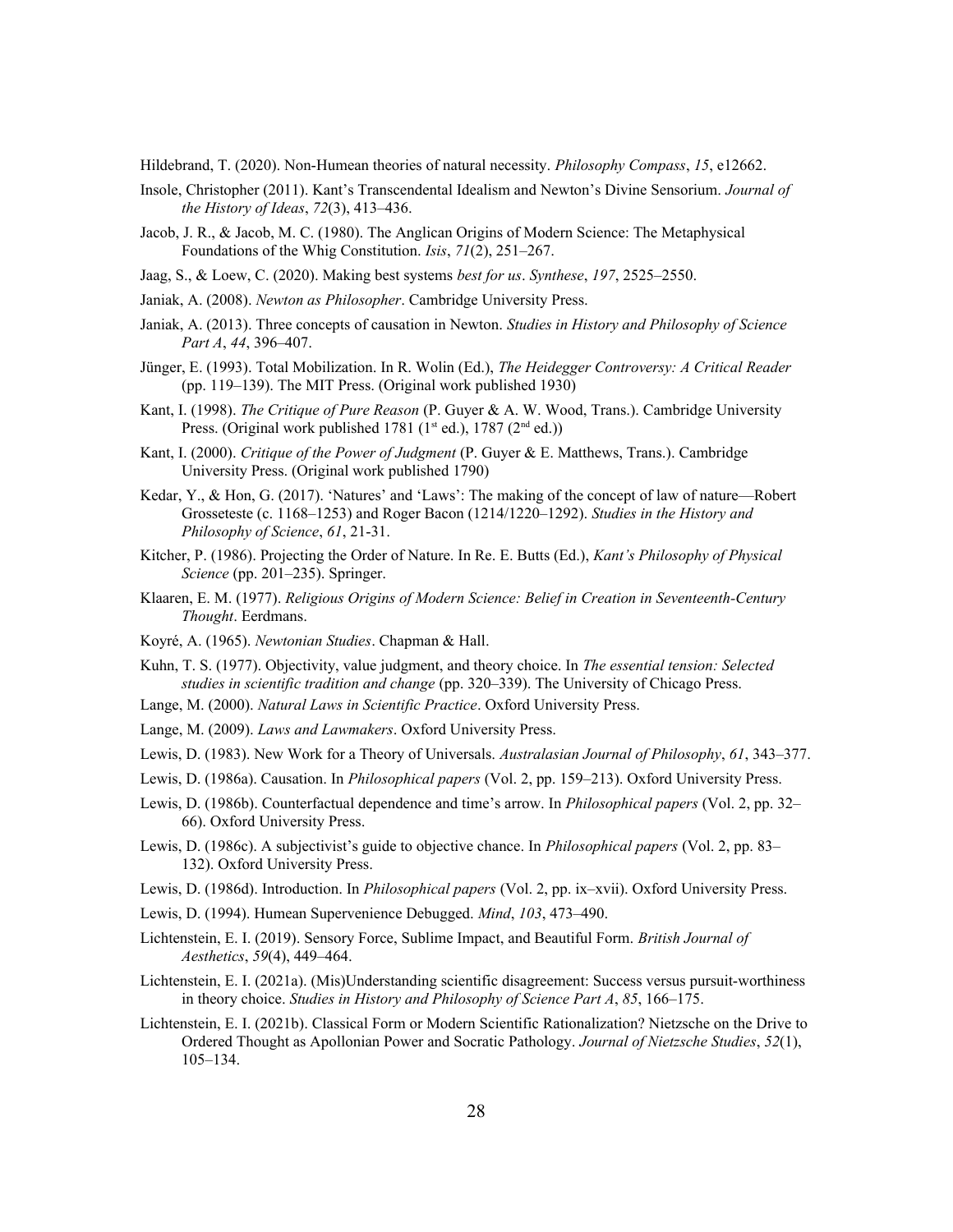- Lichtenstein, E. I. (2021c). Artistic Objectivity: From Ruskin's Pathetic Fallacy to Creative Receptivity. *British Journal of Aesthetics*.<https://doi.org/10.1093/aesthj/ayaa041>
- Lichtenstein, E. I. (2021d). How Anti-Humeans Can Embrace a Thermodynamic Reduction of Time's Causal Arrow. *Philosophy of Science.* <https://doi.org/10.1086/715514>
- Loewer, B. (1996). Humean Supervenience. *Philosophical Topics*, *24*, 101–127.
- Longino, H. E. (1995). Gender, Politics, and the Theoretical Virtues. *Synthese*, *104*(3), 383–397.
- Lovejoy, A. O. (1936). *The Great Chain of Being: A Study of the History of an Idea*. Harvard University Press.
- Mach, E. (1895). On the Economical Nature of Physical Inquiry (T. J. McCormack, Trans.). In *Popular Scientific Lectures* (pp. 186–213). Open Court.
- Machamer, P. K. (1978). Aristotle on Natural Place and Natural Motion. *Isis*, *69*(3), 377–387.
- Malet, A. (1997). Isaac Barrow on the Mathematization of Nature: Theological Voluntarism and the Rise of Geometrical Optics. *Journal of the History of Ideas, 58*(2), 265–287.
- Marx, K. (1978). Contribution to the Critique of Hegel's *Philosophy of Right*: Introduction. In R. C. Tucker (Ed.), *The Marx-Engels Reader* (2nd ed., pp. 53–65). Princeton University Press.
- Maudlin, T. (2007). *The Metaphysics Within Physics*. Oxford University Press.
- Messina, J. (2017). Kant's Necessitation Account of Laws and the Nature of Natures. In A. Breitenbach & M. Massimi (Eds.), *Kant and the Laws of Nature* (pp. 131–149). Cambridge University Press.
- Mill, J. S. (1843). *A System of Logic, Rationcinative and Inductive*. Cambridge University Press.
- Needham, J. (1951a). Human Laws and Laws of Nature in China and the West (I). *Journal of the History of Ideas, 12*(1), 3–30.
- Needham, J. (1951b). Human Laws and Laws of Nature in China and the West (II): Chinese Civilization and the Laws of Nature. *Journal of the History of Ideas*, *12*(2), 194–230.
- Newton, I. (1730). *Opticks: or, A Treatise of the Reflections, Refractions, Inflections, and Colours of Light*   $(4<sup>th</sup>$  ed.). William Innys.
- Nietzsche, F. (1968). *The Will to Power* (W. Kaufmann & R. J. Hollingdale, Trans.). Vintage.
- Nietzsche, F. (1974a). *The Gay Science: With a Prelude in Rhymes and an Appendix in Songs* (W. Kaufmann, Trans.). Vintage. (Original work published 1882)
- Nietzsche, F. (1974). *Twilight of the Idols*. In W. Kaufmann (Ed. & Trans.), *The Portable Nietzsche* (pp. 463–564). Penguin. (Original work published 1889)
- Nietzsche, F. (1996). *Human, All Too Human* (R. J. Hollingdale, Trans.). Cambridge University Press. (Original work published 1878)
- Nietzsche, F. (2002). *Beyond Good and Evil* (R. Horstmann & J. Norman, Eds.) (J. Norman, Trans.). Cambridge University Press. (Original work published 1886)
- Oakley, F. (1961a). Christian Theology and the Newtonian Science: The Rise of the Concept of the Laws of Nature. *Church History*, *30*(4), 433–57.
- Oakley, F. (1961b). Medieval Theories of Natural Law: William of Ockham and the Significance of the Voluntarist Tradition. *American Journal of Jurisprudence, 6*, 65–83.
- Osler, M. J. (1991). Fortune, fate, and divination: Gassendi's voluntarist theology and the baptism of Epicureanism. In M. J. Osler (Ed.), *Atoms, Pneuma, and Tranquillity* (pp. 155–174). Cambridge University Press.
- Osler, M. J. (1994). *Divine Will and the Mechanical Philosophy: Gassendi and Descartes on contingency*